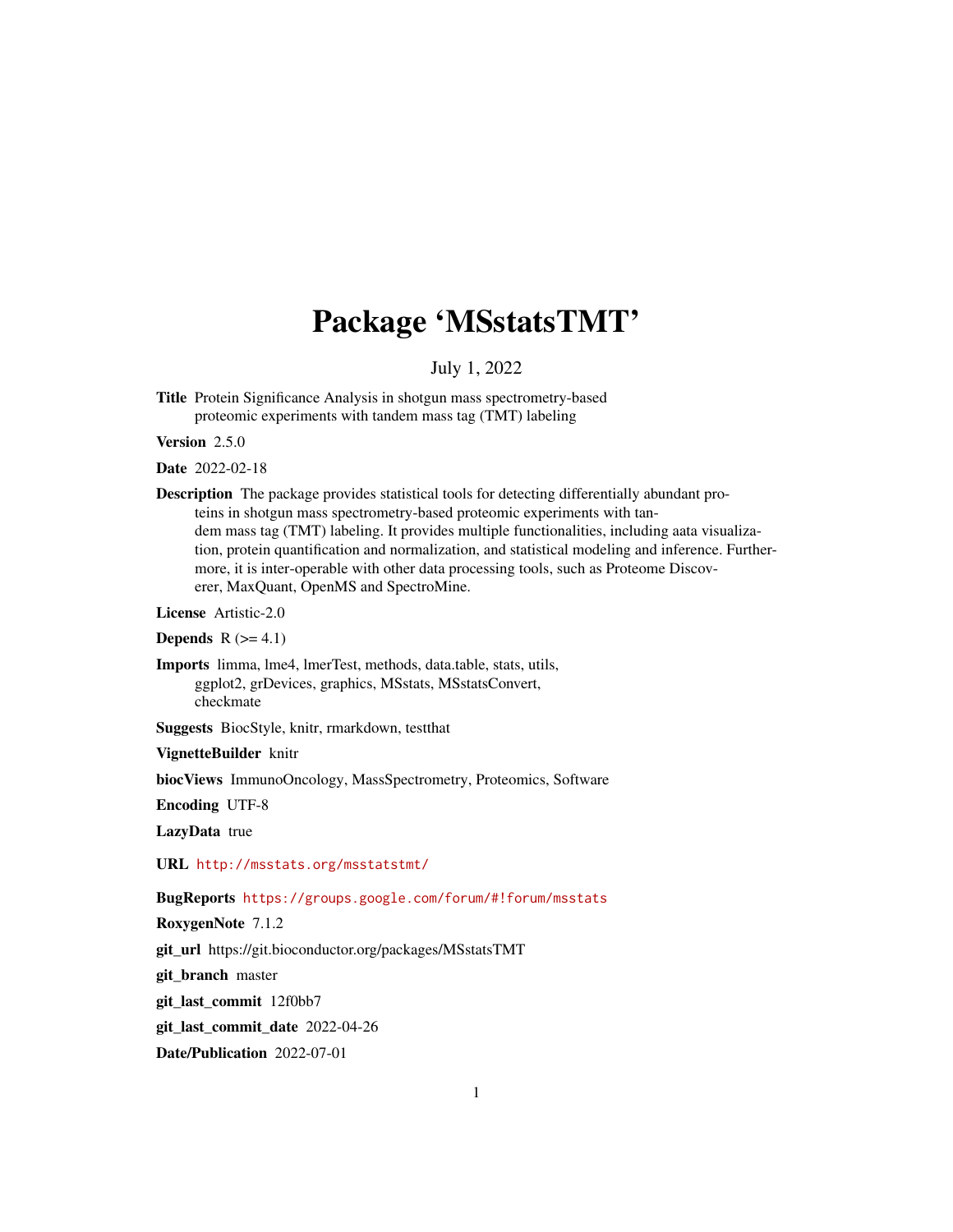```
Author Ting Huang [aut, cre],
     Meena Choi [aut],
     Mateusz Staniak [aut],
     Sicheng Hao [aut],
     Olga Vitek [aut]
```
Maintainer Ting Huang <thuang0703@gmail.com>

## R topics documented:

| 3              |
|----------------|
| $\overline{4}$ |
| 5              |
| $\tau$         |
| - 8            |
|                |
|                |
|                |
|                |
|                |
|                |
|                |
|                |
|                |
| 21             |
| 22             |
|                |
|                |

#### **Index** [25](#page-24-0)

annotation.mine *Example of annotation file for raw.mine, which is the output of SpectroMine.*

#### Description

Annotation of example data, raw.mine, in this package. It should be prepared by users. The variables are as follows:

#### Usage

annotation.mine

#### Format

A data frame with 72 rows and 7 variables.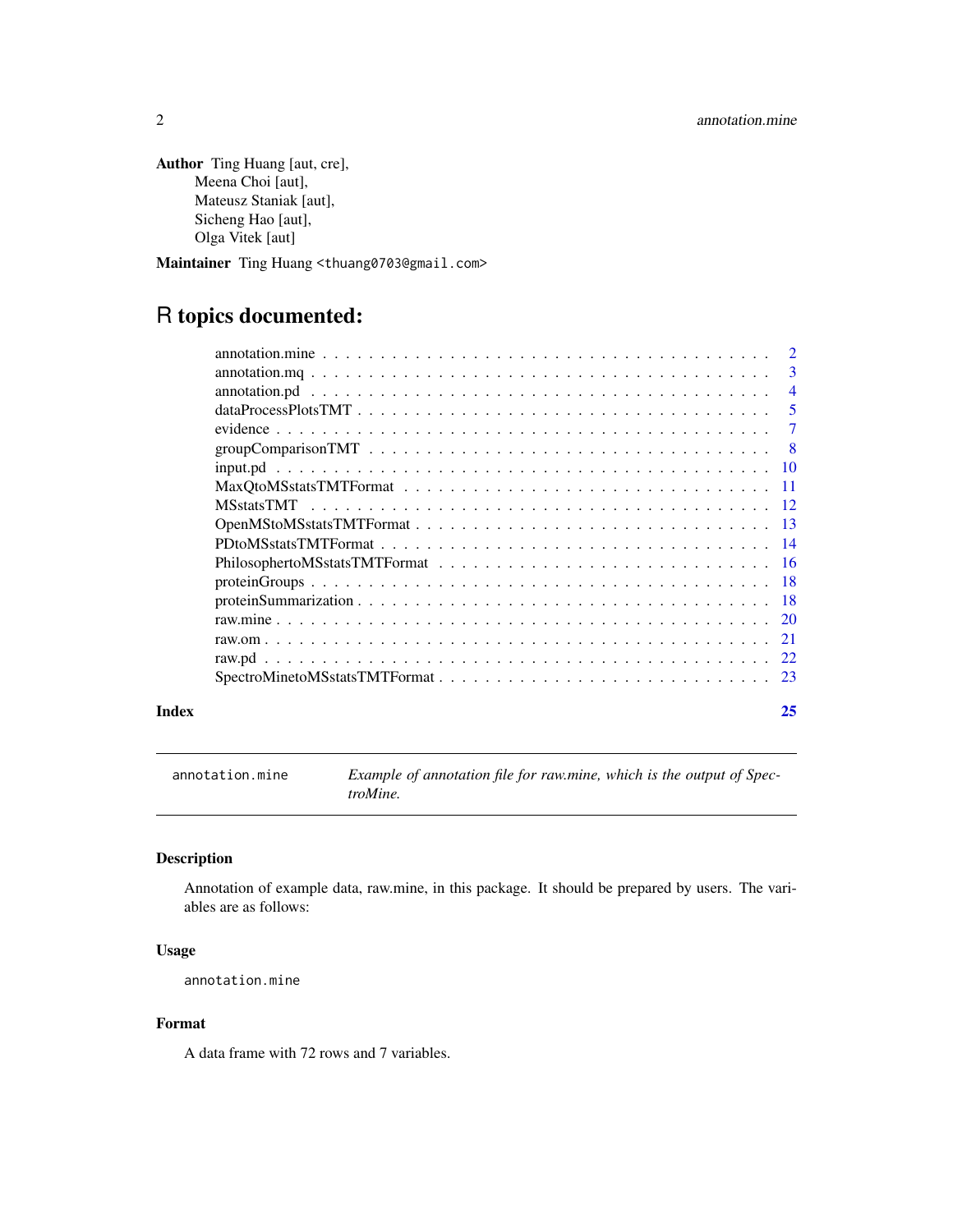#### <span id="page-2-0"></span>annotation.mq 3

#### Details

- Run : MS run ID. It should be the same as R.FileName info in raw.mine
- Channel : Labeling information (TMT6\_126, ..., TMT6\_131). The channels should be consistent with the channel columns in raw.mine.
- Condition : Condition (ex. Healthy, Cancer, Time0). If the channal doesn't have sample, please add 'Empty' under Condition.
- Mixture : Mixture of samples labeled with different TMT reagents, which can be analyzed in a single mass spectrometry experiment.
- TechRepMixture : Technical replicate of one mixture. One mixture may have multiple technical replicates. For example, if 'TechRepMixture'  $= 1, 2$  are the two technical replicates of one mixture, then they should match with same 'Mixture' value.
- Fraction : Fraction ID. One technical replicate of one mixture may be fractionated into multiple fractions to increase the analytical depth. Then one technical replicate of one mixture should correspond to multuple fractions. For example, if 'Fraction'  $= 1, 2, 3$  are three fractions of the first technical replicate of one TMT mixture of biological subjects, then they should have same 'TechRepMixture' and 'Mixture' value.
- BioReplicate : Unique ID for biological subject. If the channal doesn't have sample, please add 'Empty' under BioReplicate

#### Examples

head(annotation.mine)

annotation.mq *Example of annotation file for evidence, which is the output of MaxQuant.*

#### **Description**

Annotation of example data, evidence, in this package. It should be prepared by users. The variables are as follows:

#### Usage

```
annotation.mq
```
#### Format

A data frame with 150 rows and 7 variables.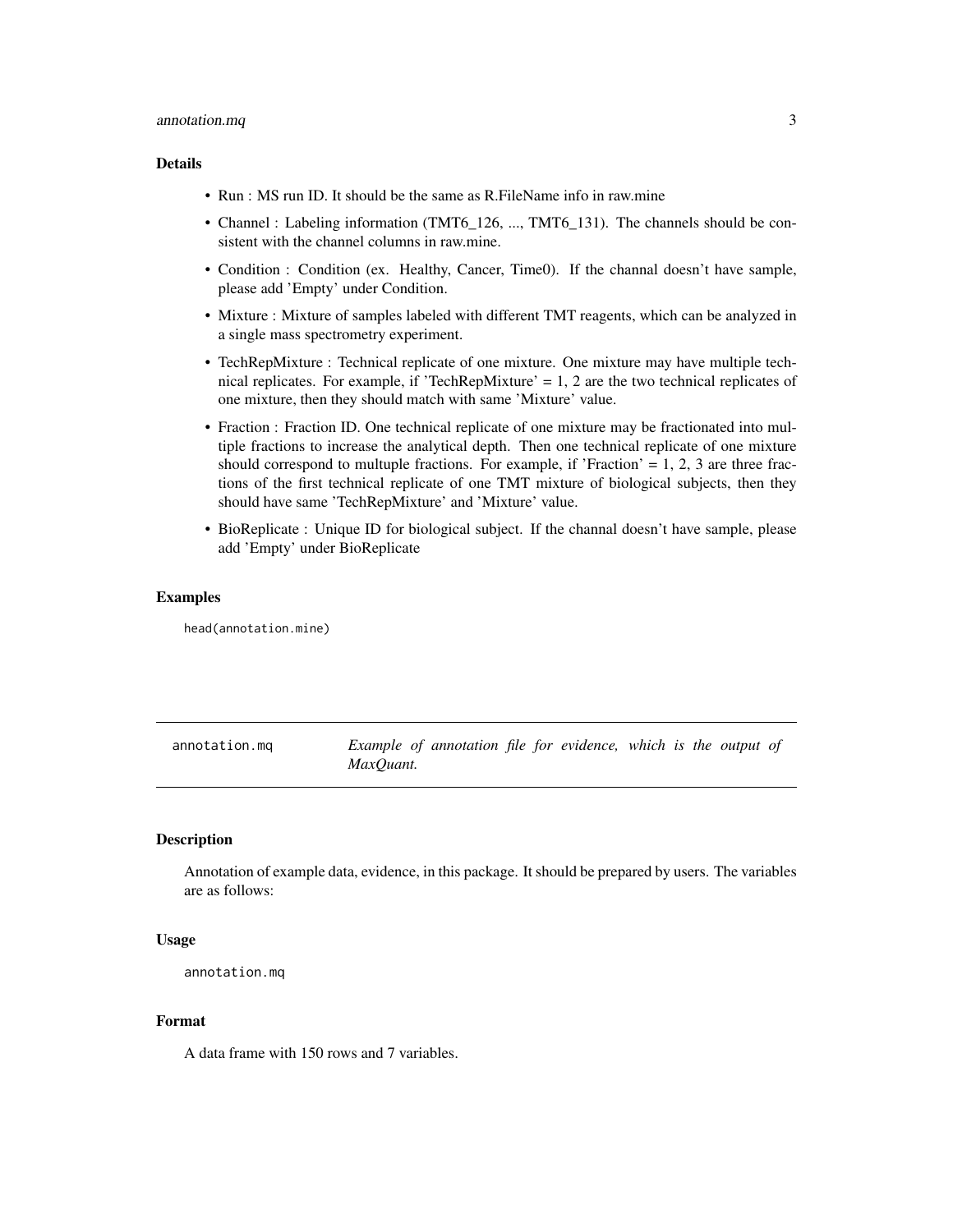#### <span id="page-3-0"></span>Details

- Run : MS run ID. It should be the same as Raw.file info in raw.mq
- Channel : Labeling information (channel.0, ..., channel.9). The channel index should be consistent with the channel columns in raw.mq.
- Condition : Condition (ex. Healthy, Cancer, Time0)
- Mixture : Mixture of samples labeled with different TMT reagents, which can be analyzed in a single mass spectrometry experiment. If the channal doesn't have sample, please add 'Empty' under Condition.
- TechRepMixture : Technical replicate of one mixture. One mixture may have multiple technical replicates. For example, if 'TechRepMixture'  $= 1, 2$  are the two technical replicates of one mixture, then they should match with same 'Mixture' value.
- Fraction : Fraction ID. One technical replicate of one mixture may be fractionated into multiple fractions to increase the analytical depth. Then one technical replicate of one mixture should correspond to multuple fractions. For example, if 'Fraction' =  $1, 2, 3$  are three fractions of the first technical replicate of one TMT mixture of biological subjects, then they should have same 'TechRepMixture' and 'Mixture' value.
- BioReplicate : Unique ID for biological subject. If the channal doesn't have sample, please add 'Empty' under BioReplicate.

#### Examples

head(annotation.mq)

<span id="page-3-1"></span>annotation.pd *Example of annotation file for raw.pd, which is the PSM output of Proteome Discoverer*

#### Description

Annotation of example data, raw.pd, in this package. It should be prepared by users. The variables are as follows:

#### Usage

```
annotation.pd
```
#### Format

A data frame with 150 rows and 7 variables.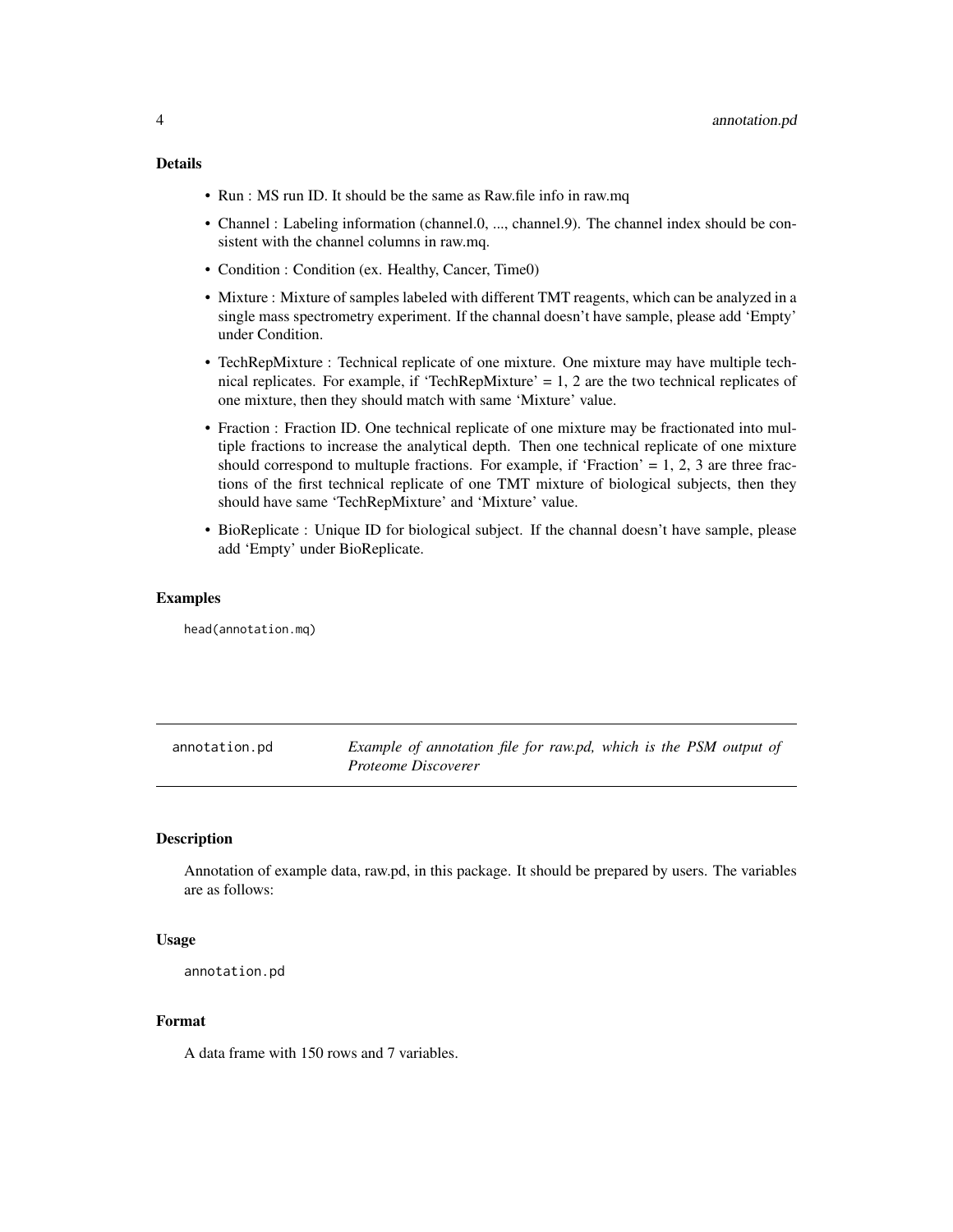#### <span id="page-4-0"></span>Details

- Run : MS run ID. It should be the same as Spectrum.File info in raw.pd.
- Channel : Labeling information (126, ... 131). It should be consistent with the channel columns in raw.pd.
- Condition : Condition (ex. Healthy, Cancer, Time0)
- Mixture : Mixture of samples labeled with different TMT reagents, which can be analyzed in a single mass spectrometry experiment. If the channal doesn't have sample, please add 'Empty' under Condition.
- TechRepMixture : Technical replicate of one mixture. One mixture may have multiple technical replicates. For example, if 'TechRepMixture' = 1, 2 are the two technical replicates of one mixture, then they should match with same 'Mixture' value.
- Fraction : Fraction ID. One technical replicate of one mixture may be fractionated into multiple fractions to increase the analytical depth. Then one technical replicate of one mixture should correspond to multuple fractions. For example, if 'Fraction'  $= 1, 2, 3$  are three fractions of the first technical replicate of one TMT mixture of biological subjects, then they should have same 'TechRepMixture' and 'Mixture' value.
- BioReplicate : Unique ID for biological subject. If the channal doesn't have sample, please add 'Empty' under BioReplicate.

#### Examples

head(annotation.pd)

<span id="page-4-1"></span>dataProcessPlotsTMT *Visualization for explanatory data analysis - TMT experiment*

#### Description

To illustrate the quantitative data and quality control of MS runs, dataProcessPlotsTMT takes the quantitative data and summarized data from function 'proteinSummarization' as input and generate two types of figures in pdf files as output : (1) profile plot (specify "ProfilePlot" in option type), to identify the potential sources of variation for each protein; (2) quality control plot (specify "QCPlot" in option type), to evaluate the systematic bias between MS runs and channels.

#### Usage

```
dataProcessPlotsTMT(
  data,
  type,
 ylimUp = FALSE,
 ylimDown = FALSE,
 x. axis.size = 10,y. axis.size = 10,
  text.size = 4,
```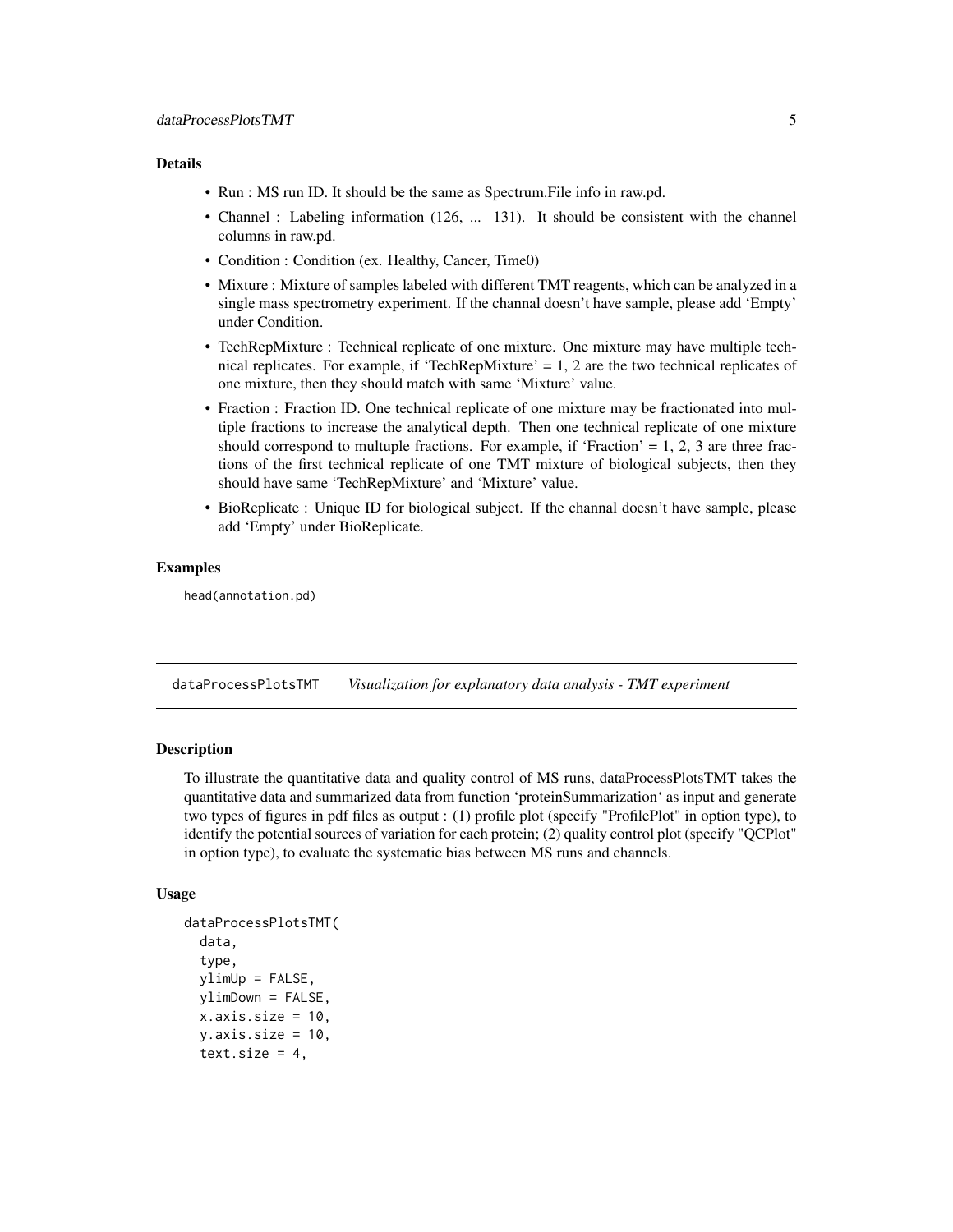```
text.angle = 90,
 legend.size = 7,
 dot.size.profile = 2,
 ncol.guide = 5,
 width = 10,
 height = 10,
 which.Protein = "all",
 originalPlot = TRUE,
  summaryPlot = TRUE,
 address = ""\mathcal{L}
```

| data             | the output of proteinSummarization function. It is a list with data frames<br>'FeatureLevelData' and 'ProteinLevelData'                                                                                                         |  |
|------------------|---------------------------------------------------------------------------------------------------------------------------------------------------------------------------------------------------------------------------------|--|
| type             | choice of visualization. "ProfilePlot" represents profile plot of log intensities<br>across MS runs. "QCPlot" represents box plots of log intensities across channels<br>and MS runs.                                           |  |
| ylimUp           | upper limit for y-axis in the log scale. FALSE(Default) for Profile Plot and<br>QC Plot uses the upper limit as rounded off maximum of log2(intensities) after<br>normalization $+3$ .                                          |  |
| ylimDown         | lower limit for y-axis in the log scale. FALSE(Default) for Profile Plot and QC<br>Plot uses $0$                                                                                                                                |  |
| x.axis.size      | size of x-axis labeling for "Run" and "channel in Profile Plot and QC Plot.                                                                                                                                                     |  |
| y.axis.size      | size of y-axis labels. Default is 10.                                                                                                                                                                                           |  |
| text.size        | size of labels represented each condition at the top of Profile plot and QC plot.<br>Default is 4.                                                                                                                              |  |
| text.angle       | angle of labels represented each condition at the top of Profile plot and QC plot.<br>Default is 0.                                                                                                                             |  |
| legend.size      | size of legend above Profile plot. Default is 7.                                                                                                                                                                                |  |
| dot.size.profile |                                                                                                                                                                                                                                 |  |
|                  | size of dots in Profile plot. Default is 2.                                                                                                                                                                                     |  |
| ncol.guide       | number of columns for legends at the top of plot. Default is 5.                                                                                                                                                                 |  |
| width            | width of the saved pdf file. Default is 10.                                                                                                                                                                                     |  |
| height           | height of the saved pdf file. Default is 10.                                                                                                                                                                                    |  |
| which.Protein    | Protein list to draw plots. List can be names of Proteins or order numbers of<br>Proteins. Default is "all", which generates all plots for each protein. For QC<br>plot, "allonly" will generate one QC plot with all proteins. |  |
| originalPlot     | TRUE(default) draws original profile plots, without normalization.                                                                                                                                                              |  |
| summaryPlot      | TRUE(default) draws profile plots with protein summarization for each channel<br>and MS run.                                                                                                                                    |  |

<span id="page-5-0"></span>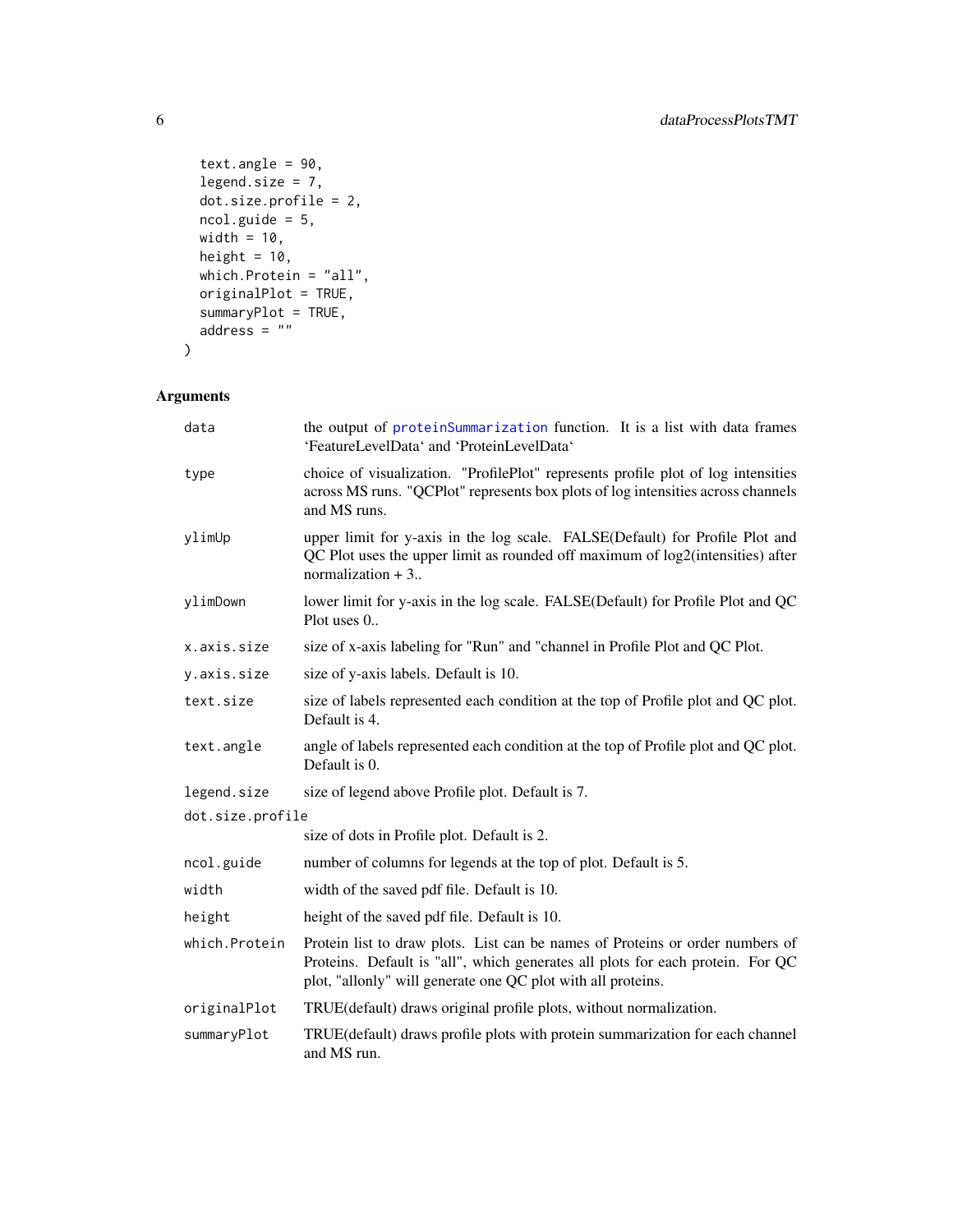#### <span id="page-6-0"></span>evidence **7** and 2008 *PH* and 2008 *PH* and 2008 *PH* and 2008 *PH* and 2008 *PH* and 2008 *PH* and 2008 *PH* and 2008 *PH* and 2008 *PH* and 2008 *PH* and 2008 *PH* and 2008 *PH* and 2008 *PH* a

address the name of folder that will store the results. Default folder is the current working directory. The other assigned folder has to be existed under the current working directory. An output pdf file is automatically created with the default name of "ProfilePlot.pdf" or "QCplot.pdf". The command address can help to specify where to store the file as well as how to modify the beginning of the file name. If address=FALSE, plot will be not saved as pdf file but showed in window.

#### Value

plot or pdf

#### Examples

```
data(input.pd)
quant.msstats = proteinSummarization(input.pd,
                                       method="msstats",
                                       global_norm=TRUE,
                                       reference_norm=TRUE)
## Profile plot
dataProcessPlotsTMT(data=quant.msstats,
                   type='ProfilePlot',
                   width = 21,
                   height = 7)
## NottoRun: QC plot
# dataProcessPlotsTMT(data=quant.msstats,
                    # type='QCPlot',
                    # width = 21,
                    # height = 7)
```
evidence *Example of output from MaxQuant for TMT-10plex experiments.*

#### Description

Example of evidence.txt from MaxQuant. It is the input for MaxQtoMSstatsTMTFormat function, with proteinGroups.txt and annotation file. Annotation file should be made by users. It includes peak intensities for 10 proteins among 15 MS runs with TMT10. The important variables are as follows:

#### Usage

evidence

#### Format

A data frame with 1075 rows and 105 variables.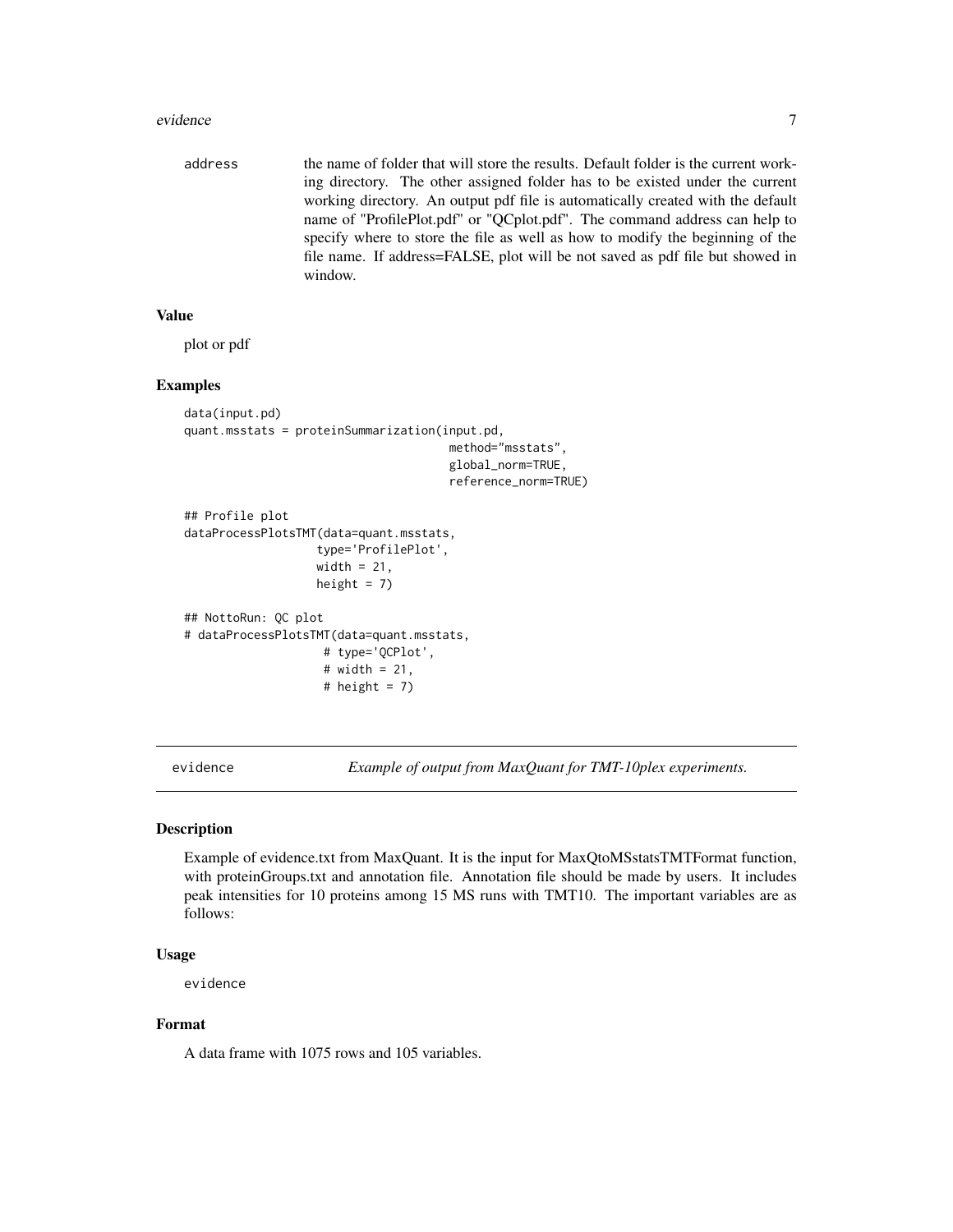#### Details

- Proteins
- Protein.group.IDs
- Modified.sequence
- Charge
- Raw.file
- Score
- Potential.contaminant
- Reverse
- Channels : Reporter.intensity.corrected.0, ..., Reporter.intensity.corrected.9

#### Examples

head(evidence)

<span id="page-7-1"></span>

| groupComparisonTMT | Finding differentially abundant proteins across conditions in TMT ex- |
|--------------------|-----------------------------------------------------------------------|
|                    | periment                                                              |

#### Description

Tests for significant changes in protein abundance across conditions based on a family of linear mixed-effects models in TMT experiment. Experimental design of case-control study (patients are not repeatedly measured) is automatically determined based on proper statistical model.

#### Usage

```
groupComparisonTMT(
  data,
  contrast.matrix = "pairwise",
  moderated = FALSE,
  adj.method = "BH",
  remove_norm_channel = TRUE,
  remove_empty_channel = TRUE,
  save_fitted_models = FALSE,
  use_log_file = TRUE,
  append = FALSE,verbose = TRUE,
  log_file_path = NULL
\mathcal{E}
```
<span id="page-7-0"></span>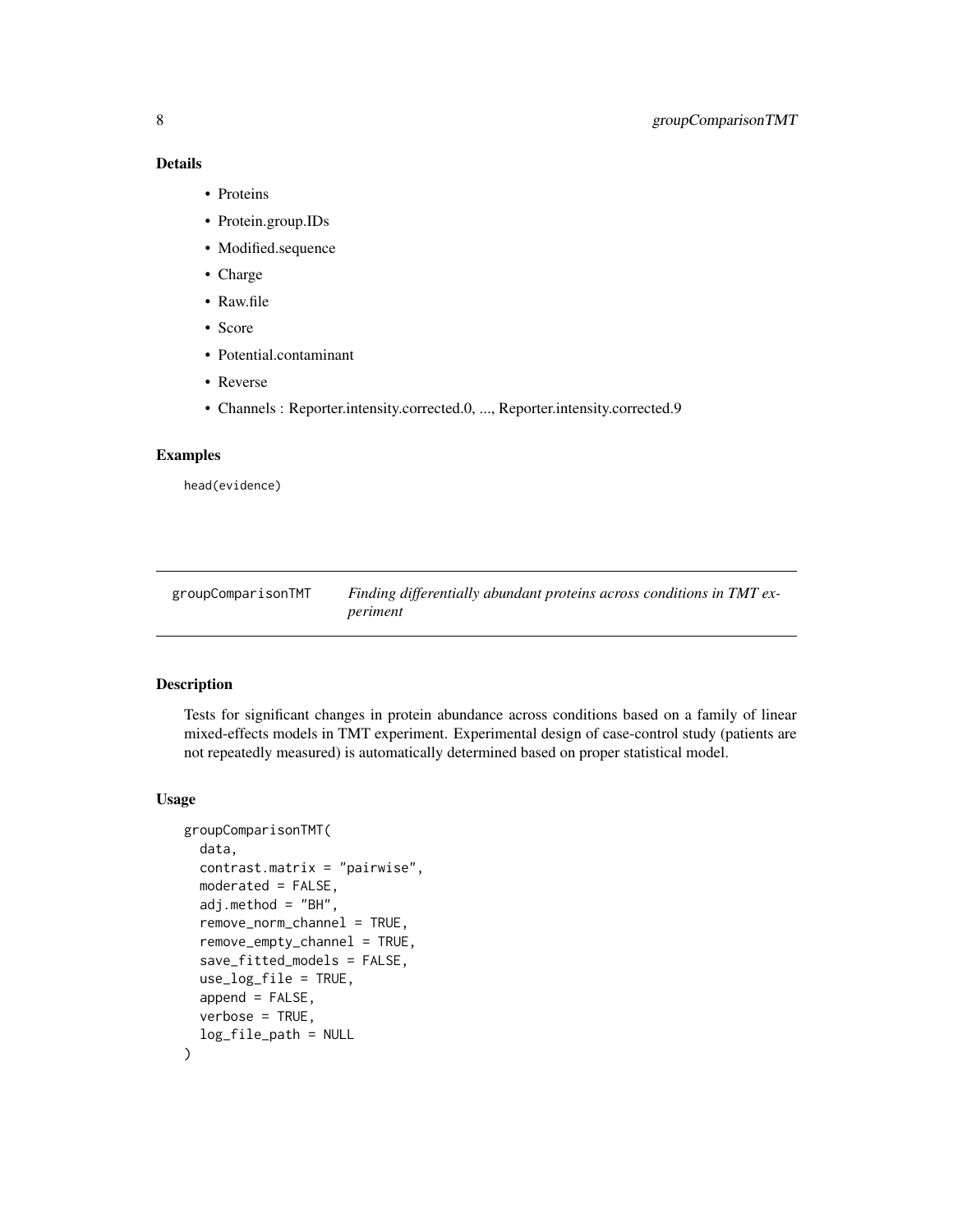#### <span id="page-8-0"></span>Arguments

| data                 | the output of proteinSummarization function. It is a list with data frames<br>'FeatureLevelData' and 'ProteinLevelData'                                                                                                                                                                                                                                        |  |
|----------------------|----------------------------------------------------------------------------------------------------------------------------------------------------------------------------------------------------------------------------------------------------------------------------------------------------------------------------------------------------------------|--|
| contrast.matrix      |                                                                                                                                                                                                                                                                                                                                                                |  |
|                      | Comparison between conditions of interests. 1) default is "pairwise", which<br>compare all possible pairs between two conditions. 2) Otherwise, users can<br>specify the comparisons of interest. Based on the levels of conditions, specify 1<br>or -1 to the conditions of interests and 0 otherwise. The levels of conditions are<br>sorted alphabetically. |  |
| moderated            | TRUE will moderate t statistic; FALSE (default) uses ordinary t statistic.                                                                                                                                                                                                                                                                                     |  |
| adj.method           | adjusted method for multiple comparison. "BH" is default.                                                                                                                                                                                                                                                                                                      |  |
| remove_norm_channel  |                                                                                                                                                                                                                                                                                                                                                                |  |
|                      | TRUE(default) removes "Norm" channels from protein level data.                                                                                                                                                                                                                                                                                                 |  |
| remove_empty_channel |                                                                                                                                                                                                                                                                                                                                                                |  |
|                      | TRUE(default) removes "Empty" channels from protein level data.                                                                                                                                                                                                                                                                                                |  |
| save_fitted_models   |                                                                                                                                                                                                                                                                                                                                                                |  |
|                      | logical, if TRUE, fitted models will be added to                                                                                                                                                                                                                                                                                                               |  |
| use_log_file         | logical. If TRUE, information about data processing will be saved to a file.                                                                                                                                                                                                                                                                                   |  |
| append               | logical. If TRUE, information about data processing will be added to an existing<br>log file.                                                                                                                                                                                                                                                                  |  |
| verbose              | logical. If TRUE, information about data processing wil be printed to the con-<br>sole.                                                                                                                                                                                                                                                                        |  |
| log_file_path        | character. Path to a file to which information about data processing will be<br>saved. If not provided, such a file will be created automatically. If 'append =<br>TRUE <sup>'</sup> , has to be a valid path to a file.                                                                                                                                       |  |

#### Value

a list that consists of the following elements: (1) ComparisonResult: statistical testing results; (2) FittedModel: the fitted linear models

#### Examples

```
data(input.pd)
# use protein.summarization() to get protein abundance data
quant.pd.msstats = proteinSummarization(input.pd,
                                       method="msstats",
                                       global_norm=TRUE,
                                      reference_norm=TRUE)
test.pairwise = groupComparisonTMT(quant.pd.msstats, moderated = TRUE)
head(test.pairwise$ComparisonResult)
# Only compare condition 0.125 and 1
levels(quant.pd.msstats$ProteinLevelData$Condition)
# Compare condition 1 and 0.125
```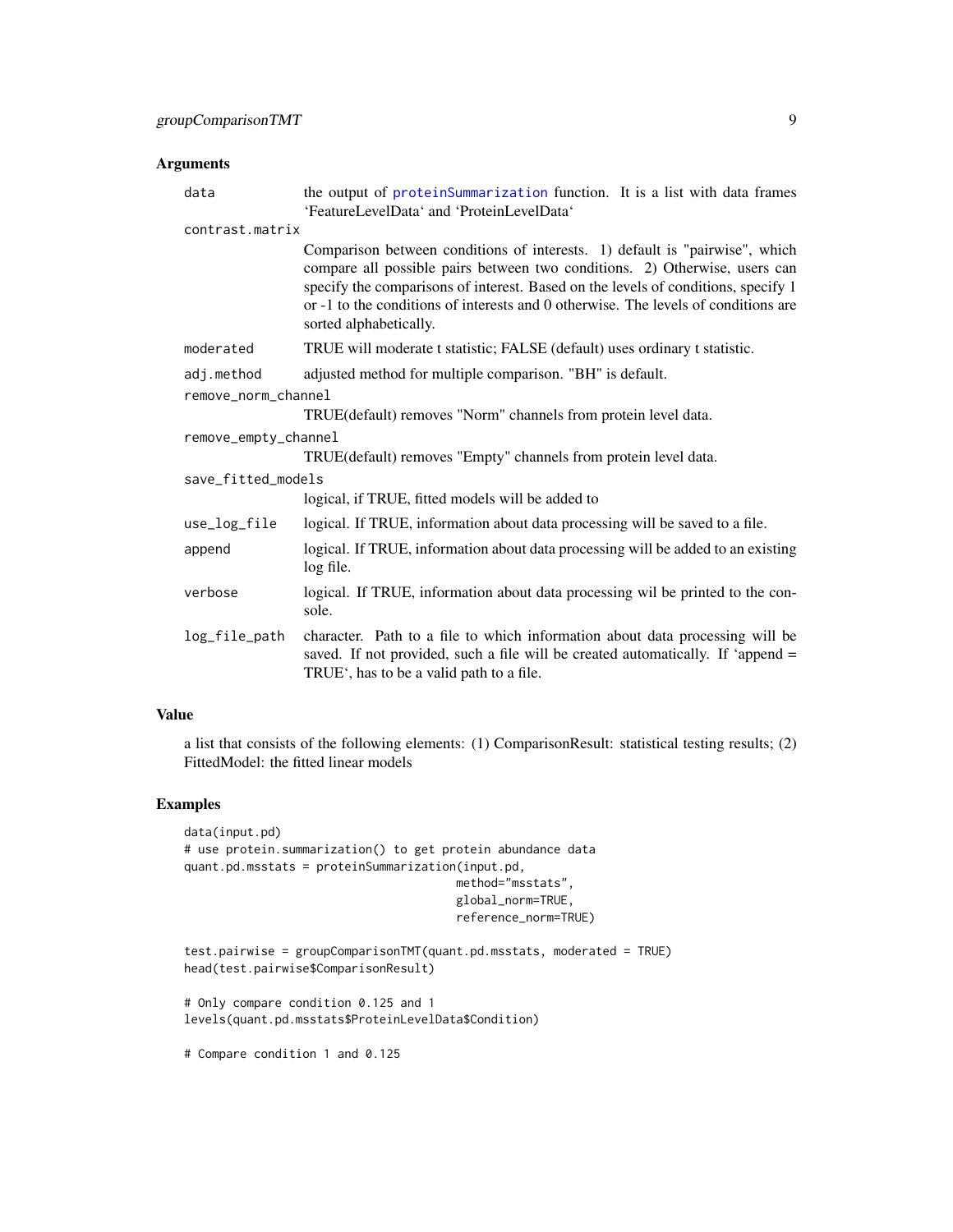```
comparison=matrix(c(-1,0,0,1),nrow=1)
# Set the nafmes of each row
row.names(comparison)="1-0.125"
# Set the column names
colnames(comparison)= c("0.125", "0.5", "0.667", "1")
test.contrast = groupComparisonTMT(data = quant.pd.msstats,
contrast.matrix = comparison,
moderated = TRUE)
head(test.contrast$ComparisonResult)
```
input.pd *Example of output from PDtoMSstatsTMTFormat function*

#### Description

It is made from [raw.pd](#page-21-1) and [annotation.pd](#page-3-1), which is the output of PDtoMSstatsTMTFormat function. It should include the required columns as below.

#### Usage

input.pd

#### Format

A data frame with 20110 rows and 11 variables.

#### Details

- ProteinName : Protein ID
- PeptideSequence : peptide sequence
- Charge : peptide charge
- PSM : peptide ion and spectra match
- Channel : Labeling information (126, ... 131)
- Condition : Condition (ex. Healthy, Cancer, Time0)
- BioReplicate : Unique ID for biological subject.
- Run : MS run ID
- Mixture : Unique ID for TMT mixture.
- TechRepMixture : Unique ID for technical replicate of one TMT mixture.
- Intensity: Protein Abundance

#### Examples

head(input.pd)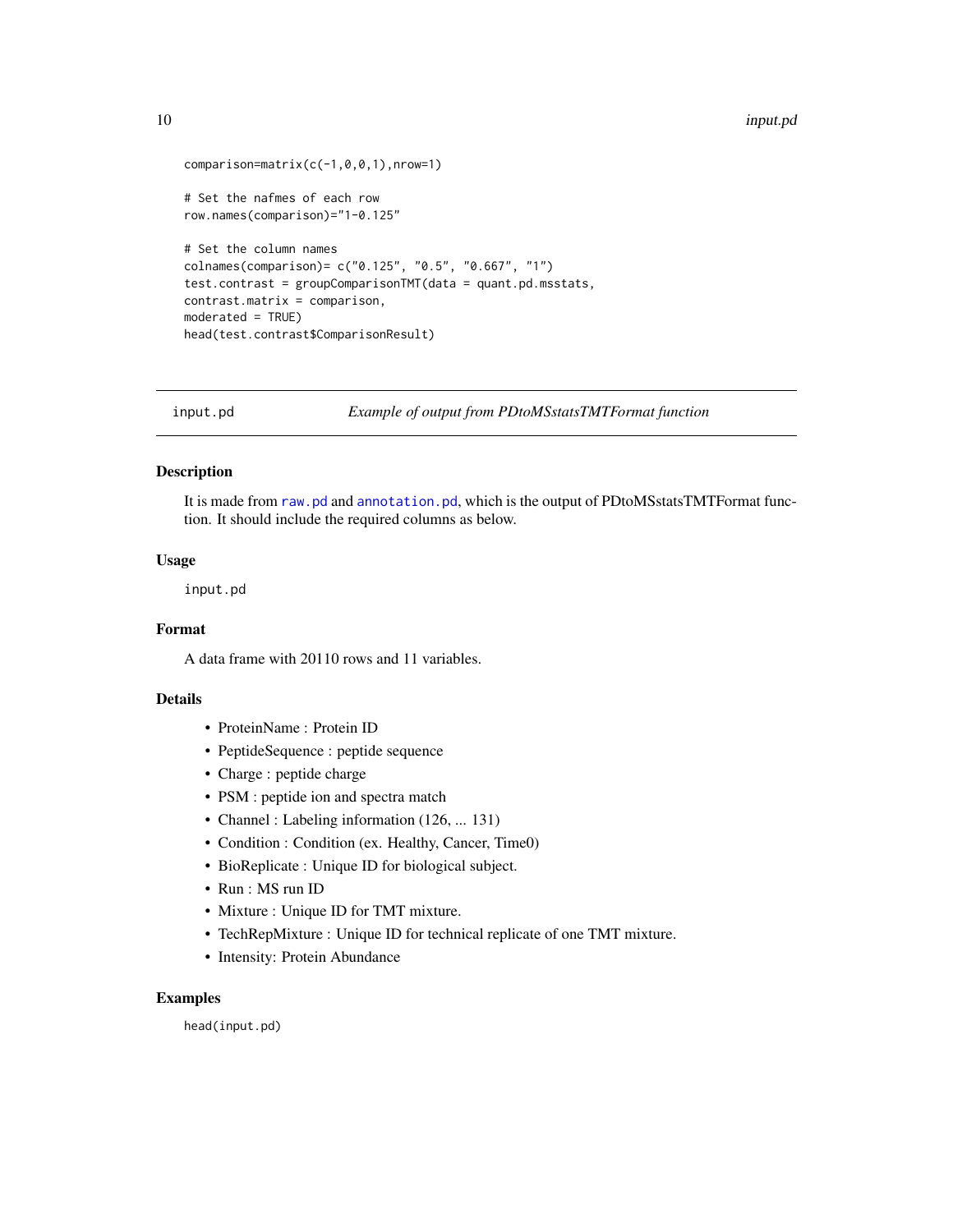<span id="page-10-1"></span><span id="page-10-0"></span>MaxQtoMSstatsTMTFormat

*Generate MSstatsTMT required input format from MaxQuant output*

#### Description

Generate MSstatsTMT required input format from MaxQuant output

#### Usage

```
MaxQtoMSstatsTMTFormat(
  evidence,
 proteinGroups,
  annotation,
 which.proteinid = "Proteins",
  rmProt_Only.identified.by.site = FALSE,
  useUniquePeptide = TRUE,
  rmPSM_withfewMea_withinRun = TRUE,
  rmProtein_with1Feature = FALSE,
  summaryforMultipleRows = sum,
  use_log_file = TRUE,
  append = FALSE,
  verbose = TRUE,
  log_file_path = NULL,
  ...
)
```

| evidence                       | name of 'evidence.txt' data, which includes feature-level data.                                                                                                                                                                                  |  |
|--------------------------------|--------------------------------------------------------------------------------------------------------------------------------------------------------------------------------------------------------------------------------------------------|--|
| proteinGroups                  | name of 'proteinGroups.txt' data.                                                                                                                                                                                                                |  |
| annotation                     | data frame which contains column Run, Fraction, TechRepMixture, Mixture,<br>Channel, BioReplicate, Condition. Refer to the example 'annotation.mq' for the<br>meaning of each column.                                                            |  |
| which.proteinid                |                                                                                                                                                                                                                                                  |  |
|                                | Use 'Proteins' (default) column for protein name. 'Leading.proteins' or 'Lead-<br>ing.razor.proteins' or 'Gene.names' can be used instead to get the protein ID<br>with single protein. However, those can potentially have the shared peptides. |  |
| rmProt_Only.identified.by.site |                                                                                                                                                                                                                                                  |  |
|                                | TRUE will remove proteins with '+' in 'Only.identified.by.site' column from<br>proteinGroups.txt, which was identified only by a modification site. FALSE is<br>the default.                                                                     |  |
| useUniquePeptide               |                                                                                                                                                                                                                                                  |  |
|                                | TRUE(default) removes peptides that are assigned for more than one proteins.<br>We assume to use unique peptide for each protein.                                                                                                                |  |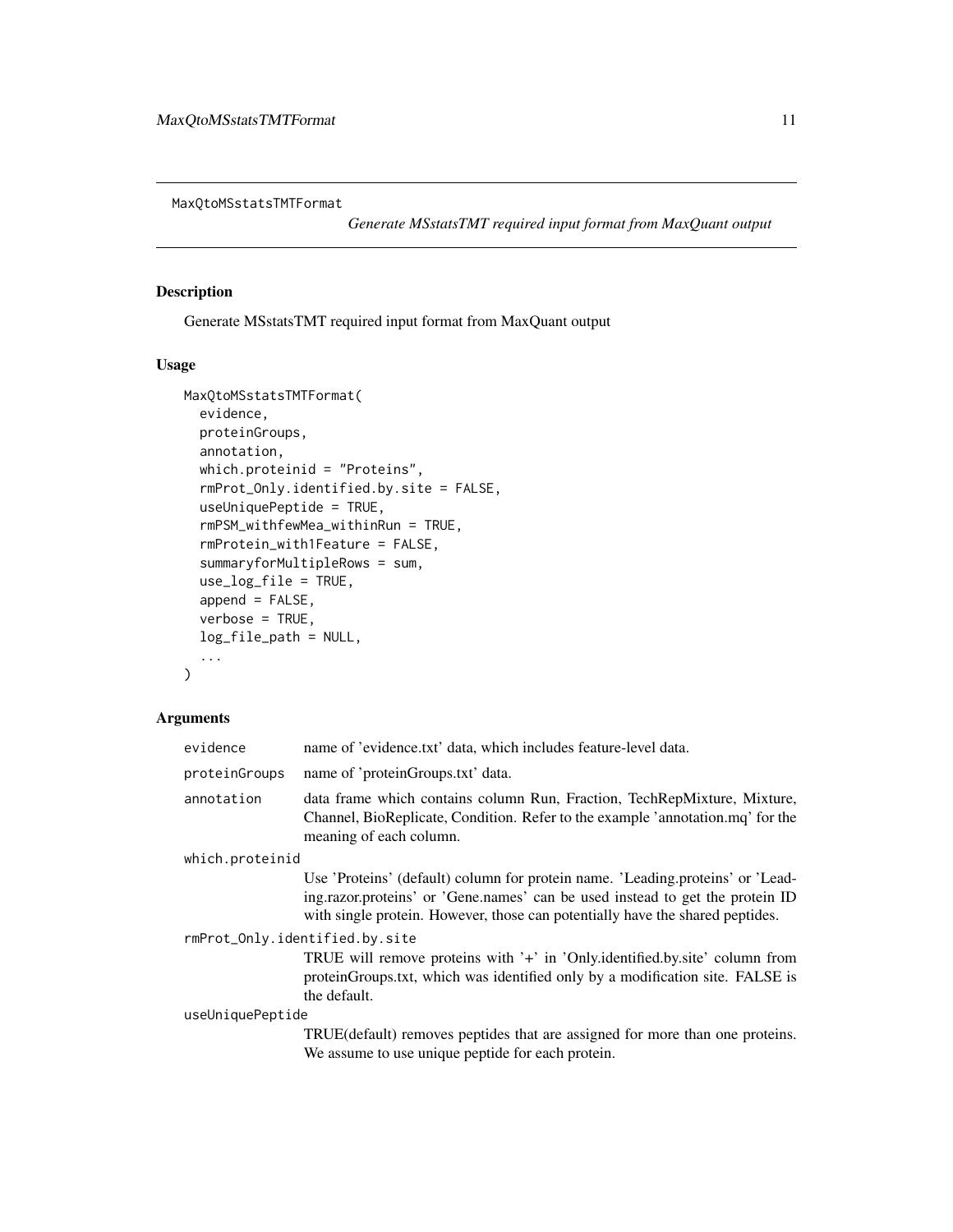<span id="page-11-0"></span>

| rmPSM_withfewMea_withinRun |                                                                                                                                                                                                                          |  |
|----------------------------|--------------------------------------------------------------------------------------------------------------------------------------------------------------------------------------------------------------------------|--|
|                            | TRUE (default) will remove the features that have 1 or 2 measurements within<br>each Run.                                                                                                                                |  |
| rmProtein_with1Feature     |                                                                                                                                                                                                                          |  |
|                            | TRUE will remove the proteins which have only 1 peptide and charge. Defaut<br>is FALSE.                                                                                                                                  |  |
| summaryforMultipleRows     |                                                                                                                                                                                                                          |  |
|                            | sum (default) or max - when there are multiple measurements for certain feature<br>in certain run, select the feature with the largest summation or maximal value.                                                       |  |
| use_log_file               | logical. If TRUE, information about data processing will be saved to a file.                                                                                                                                             |  |
| append                     | logical. If TRUE, information about data processing will be added to an existing<br>log file.                                                                                                                            |  |
| verbose                    | logical. If TRUE, information about data processing wil be printed to the con-<br>sole.                                                                                                                                  |  |
| log_file_path              | character. Path to a file to which information about data processing will be<br>saved. If not provided, such a file will be created automatically. If 'append =<br>TRUE <sup>*</sup> , has to be a valid path to a file. |  |
| .                          | additional parameters to 'data.table::fread'.                                                                                                                                                                            |  |

#### Value

data.frame of class "MSstatsTMT"

#### Examples

```
head(evidence)
head(proteinGroups)
head(annotation.mq)
input.mq <- MaxQtoMSstatsTMTFormat(evidence, proteinGroups, annotation.mq)
head(input.mq)
```
MSstatsTMT *MSstatsTMT: A package for protein significance analysis in shotgun mass spectrometry-based proteomic experiments with tandem mass tag (TMT) labeling*

#### Description

A set of tools for detecting differentially abundant peptides and proteins in shotgun mass spectrometrybased proteomic experiments with tandem mass tag (TMT) labeling.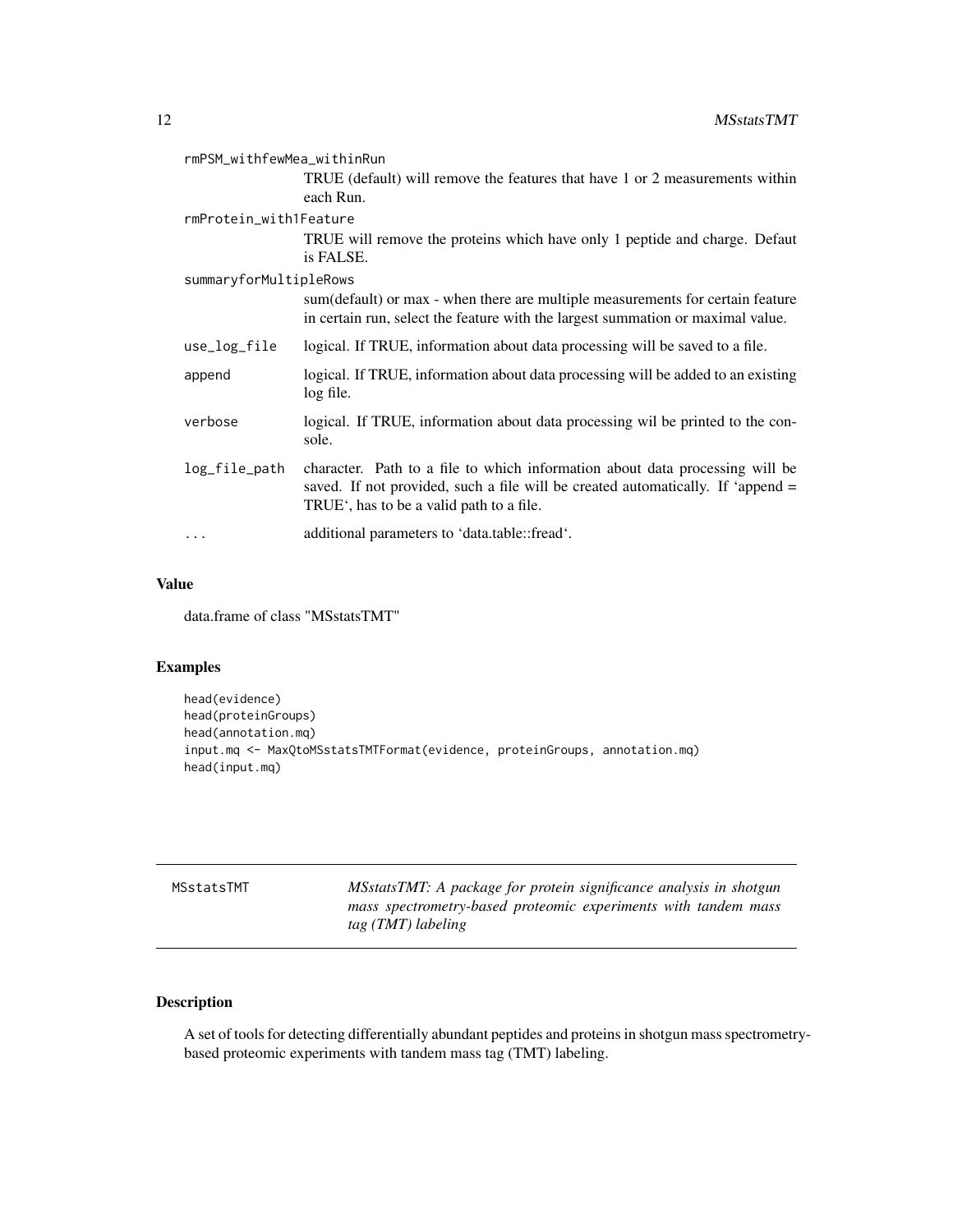#### <span id="page-12-0"></span>OpenMStoMSstatsTMTFormat 13

#### functions

- [PDtoMSstatsTMTFormat](#page-13-1) : generates MSstatsTMT required input format for Proteome discoverer output.
- [MaxQtoMSstatsTMTFormat](#page-10-1) : generates MSstatsTMT required input format for MaxQuant output.
- [SpectroMinetoMSstatsTMTFormat](#page-22-1) : generates MSstatsTMT required input format for SpectroMine output.
- [OpenMStoMSstatsTMTFormat](#page-12-1) : generates MSstatsTMT required input format for OpenMS output.
- [proteinSummarization](#page-17-1) : summarizes PSM level quantification to protein level quantification.
- [dataProcessPlotsTMT](#page-4-1) : visualizes for explanatory data analysis.
- [groupComparisonTMT](#page-7-1) : tests for significant changes in protein abundance across conditions.

<span id="page-12-1"></span>OpenMStoMSstatsTMTFormat

*Generate MSstatsTMT required input format for OpenMS output*

#### **Description**

Generate MSstatsTMT required input format for OpenMS output

#### Usage

```
OpenMStoMSstatsTMTFormat(
  input,
  useUniquePeptide = TRUE,
  rmPSM_withfewMea_withinRun = TRUE,
  rmProtein_with1Feature = FALSE,
  summaryforMultiplePSMs = sum,
  use_log_file = TRUE,
  append = FALSE,verbose = TRUE,
  log_file_path = NULL,
  ...
)
```
#### Arguments

input MSstatsTMT report from OpenMS

useUniquePeptide

TRUE(default) removes peptides that are assigned for more than one proteins. We assume to use unique peptide for each protein.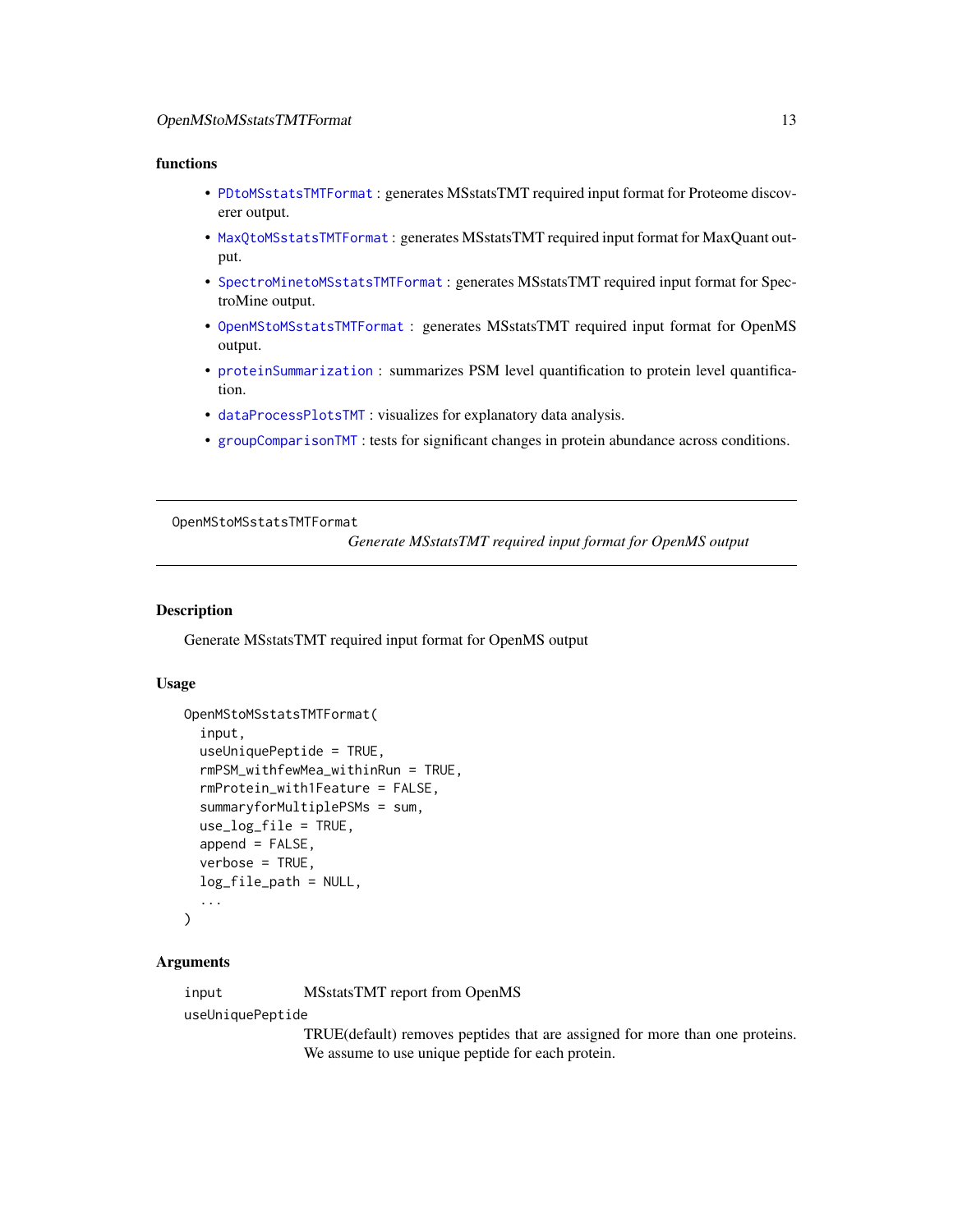<span id="page-13-0"></span>

| rmPSM_withfewMea_withinRun |                                                                                                                                                                                                                          |  |
|----------------------------|--------------------------------------------------------------------------------------------------------------------------------------------------------------------------------------------------------------------------|--|
|                            | TRUE (default) will remove the features that have 1 or 2 measurements within                                                                                                                                             |  |
|                            | each Run.                                                                                                                                                                                                                |  |
| rmProtein_with1Feature     |                                                                                                                                                                                                                          |  |
|                            | TRUE will remove the proteins which have only 1 peptide and charge. Defaut                                                                                                                                               |  |
|                            | is FALSE.                                                                                                                                                                                                                |  |
| summaryforMultiplePSMs     |                                                                                                                                                                                                                          |  |
|                            | sum (default) or max - when there are multiple measurements for certain feature<br>in certain run, select the feature with the largest summation or maximal value.                                                       |  |
| use_log_file               | logical. If TRUE, information about data processing will be saved to a file.                                                                                                                                             |  |
| append                     | logical. If TRUE, information about data processing will be added to an existing<br>log file.                                                                                                                            |  |
| verbose                    | logical. If TRUE, information about data processing wil be printed to the con-<br>sole.                                                                                                                                  |  |
| log_file_path              | character. Path to a file to which information about data processing will be<br>saved. If not provided, such a file will be created automatically. If 'append =<br>TRUE <sup>*</sup> , has to be a valid path to a file. |  |
| .                          | additional parameters to 'data.table::fread'.                                                                                                                                                                            |  |

#### Value

'data.frame' of class 'MSstatsTMT'.

#### Examples

```
head(raw.om)
input.om <- OpenMStoMSstatsTMTFormat(raw.om)
head(input.om)
```
<span id="page-13-1"></span>PDtoMSstatsTMTFormat *Convert Proteome Discoverer output to MSstatsTMT format.*

#### Description

Convert Proteome Discoverer output to MSstatsTMT format.

#### Usage

```
PDtoMSstatsTMTFormat(
  input,
  annotation,
 which.proteinid = "Protein.Accessions",
 useNumProteinsColumn = TRUE,
  useUniquePeptide = TRUE,
  rmPSM_withfewMea_withinRun = TRUE,
```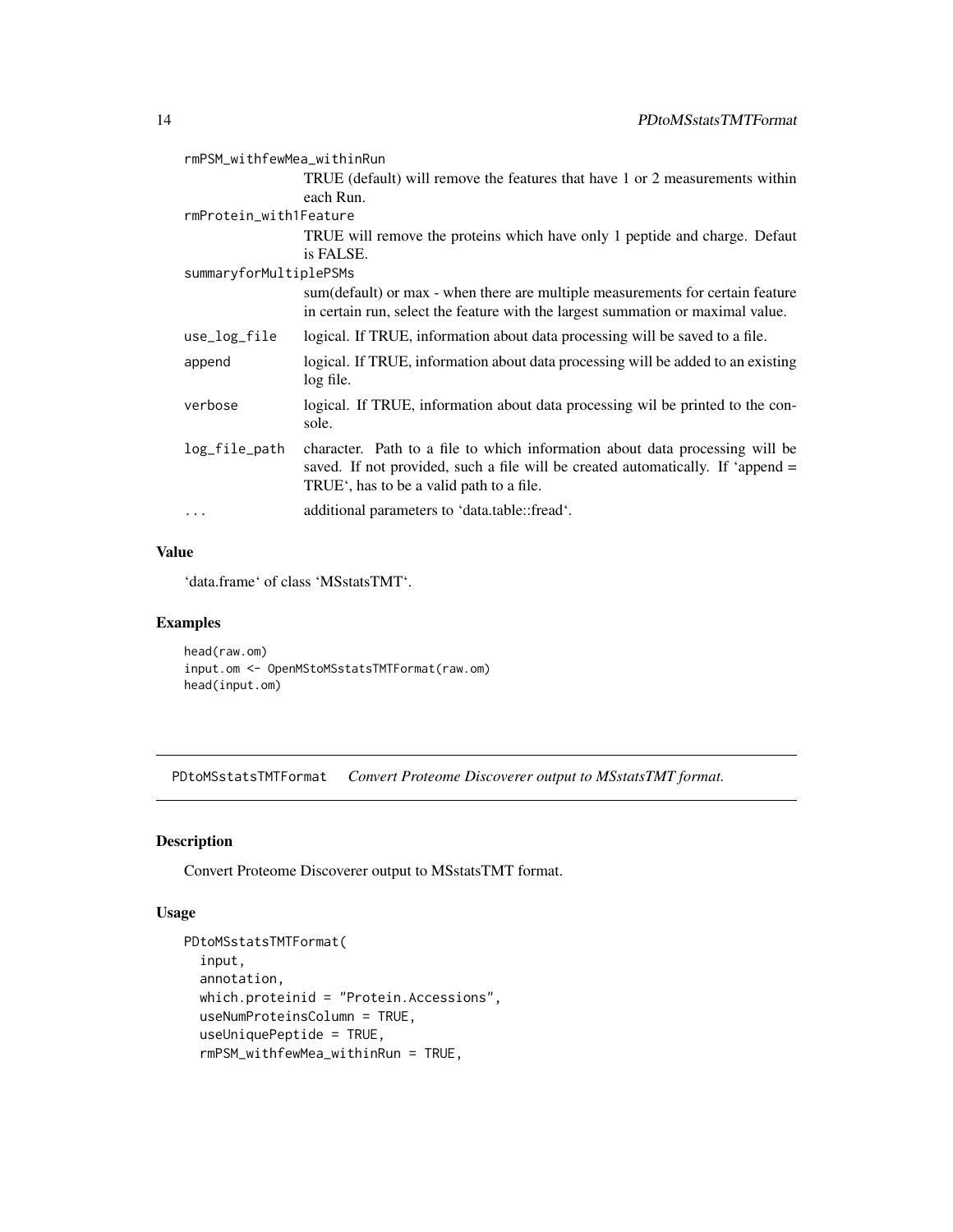#### PDtoMSstatsTMTFormat 15

```
rmProtein_with1Feature = FALSE,
  summaryforMultipleRows = sum,
 use_log_file = TRUE,
  append = FALSE,
 verbose = TRUE,
  log_file_path = NULL,
  ...
\mathcal{L}
```
### Arguments

| input                      | PD report or a path to it.                                                                                                                                                                                               |
|----------------------------|--------------------------------------------------------------------------------------------------------------------------------------------------------------------------------------------------------------------------|
| annotation                 | annotation with Run, Fraction, TechRepMixture, Mixture, Channel, BioRepli-<br>cate, Condition columns or a path to file. Refer to the example 'annotation' for<br>the meaning of each column.                            |
| which.proteinid            |                                                                                                                                                                                                                          |
|                            | Use 'Protein. Accessions' (default) column for protein name. 'Master. Protein. Accessions'<br>can be used instead to get the protein name with single protein.                                                           |
| useNumProteinsColumn       |                                                                                                                                                                                                                          |
|                            | logical, TURE(default) remove shared peptides by information of # Proteins<br>column in PSM sheet.                                                                                                                       |
| useUniquePeptide           |                                                                                                                                                                                                                          |
|                            | logical, if TRUE (default) removes peptides that are assigned for more than one<br>proteins. We assume to use unique peptide for each protein.                                                                           |
| rmPSM_withfewMea_withinRun |                                                                                                                                                                                                                          |
|                            | TRUE (default) will remove the features that have 1 or 2 measurements within<br>each Run.                                                                                                                                |
| rmProtein_with1Feature     |                                                                                                                                                                                                                          |
|                            | TRUE will remove the proteins which have only 1 peptide and charge. Defaut<br>is FALSE.                                                                                                                                  |
| summaryforMultipleRows     |                                                                                                                                                                                                                          |
|                            | sum (default) or max - when there are multiple measurements for certain feature<br>in certain run, select the feature with the largest summation or maximal value.                                                       |
| use_log_file               | logical. If TRUE, information about data processing will be saved to a file.                                                                                                                                             |
| append                     | logical. If TRUE, information about data processing will be added to an existing<br>log file.                                                                                                                            |
| verbose                    | logical. If TRUE, information about data processing wil be printed to the con-<br>sole.                                                                                                                                  |
| log_file_path              | character. Path to a file to which information about data processing will be<br>saved. If not provided, such a file will be created automatically. If 'append =<br>TRUE <sup>*</sup> , has to be a valid path to a file. |
| $\cdots$                   | additional parameters to 'data.table::fread'.                                                                                                                                                                            |
|                            |                                                                                                                                                                                                                          |

#### Value

'data.frame' of class 'MSstatsTMT'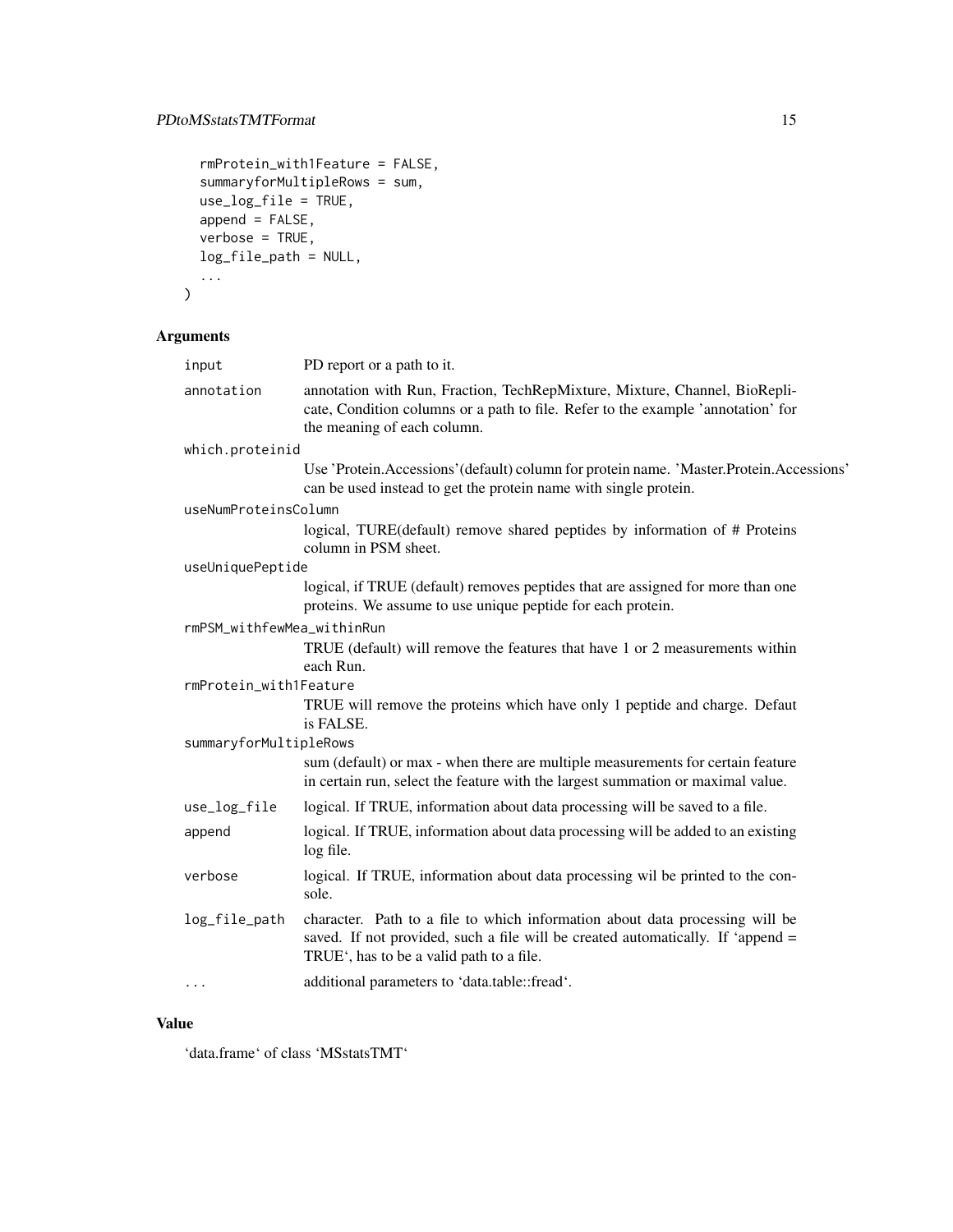#### Examples

```
head(raw.pd)
head(annotation.pd)
input.pd <- PDtoMSstatsTMTFormat(raw.pd, annotation.pd)
head(input.pd)
```
PhilosophertoMSstatsTMTFormat

*Convert Philosopher (Fragpipe) output to MSstatsTMT format.*

#### Description

Convert Philosopher (Fragpipe) output to MSstatsTMT format.

#### Usage

```
PhilosophertoMSstatsTMTFormat(
  input = NULL,path = NULL,
  folder = TRUE,
  annotation,
  protein_id_col = "ProteinAccessions",
  peptide_id_col = "PeptideSequence",
  Purity_cutoff = 0.6,
  PeptideProphet_prob_cutoff = 0.7,
  useUniquePeptide = TRUE,
  rmPSM_withfewMea_withinRun = TRUE,
  rmPeptide_OxidationM = TRUE,
  rmProtein_with1Feature = FALSE,
  summaryforMultipleRows = sum,
  use_log_file = TRUE,
  append = FALSE,verbose = TRUE,
  log_file_path = NULL,
  ...
\mathcal{L}
```

| input  | list of tables exported by Philosopher. Fragpipe produces a csv file for each<br>TMT mixture.                                                                                                |
|--------|----------------------------------------------------------------------------------------------------------------------------------------------------------------------------------------------|
| path   | a path to the folder with all the Philosopher misstats csy files. Fragpipe produces<br>a msstats.csv file for each TMT mixture.                                                              |
| folder | logical, if TRUE, path parameter will be treated as folder path and all msstats*.csv<br>files will be imported. If FALSE, path parameter will be treated as a vector of<br>fixed file paths. |

<span id="page-15-0"></span>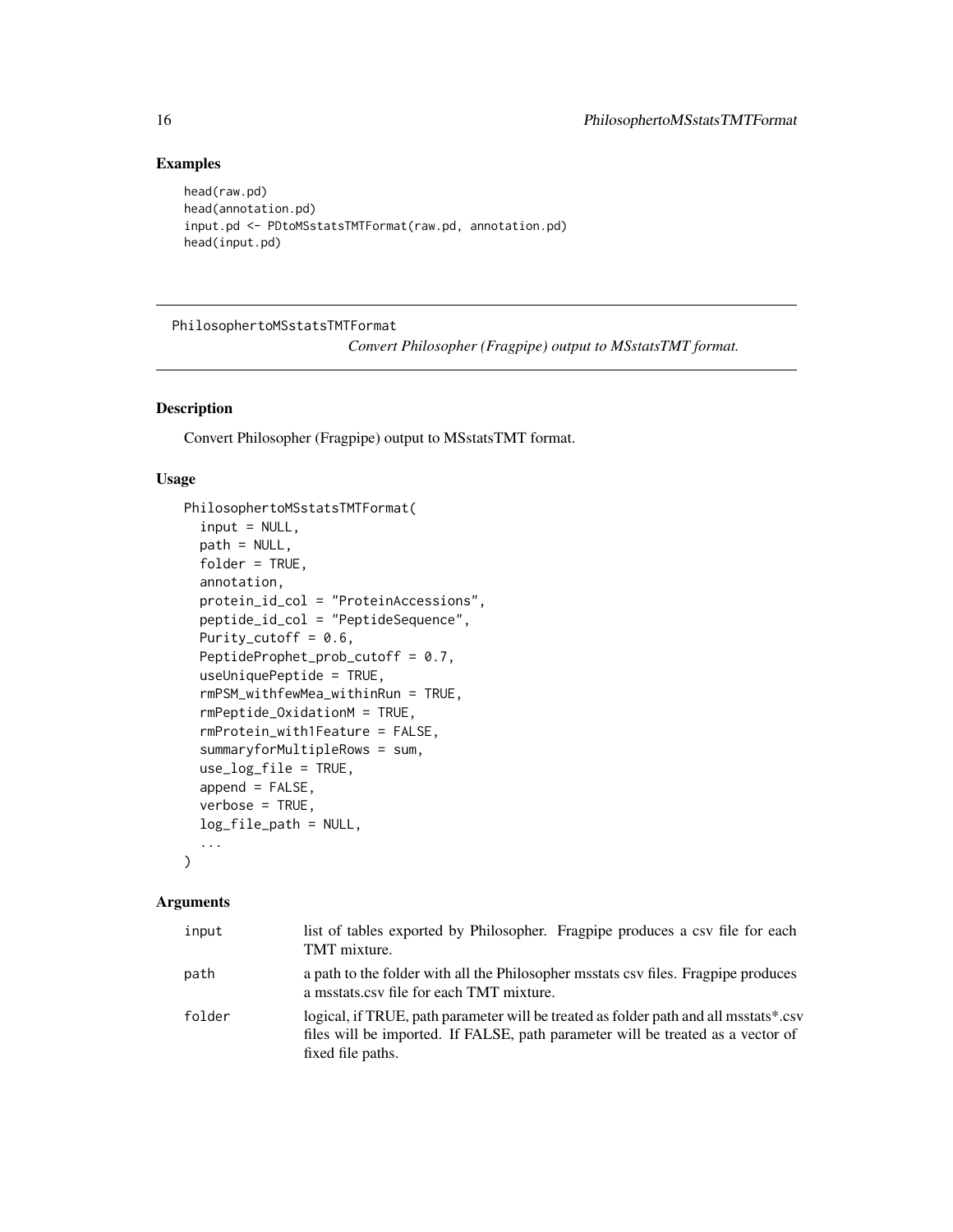| annotation                 | annotation with Run, Fraction, TechRepMixture, Mixture, Channel, BioRepli-<br>cate, Condition columns or a path to file. Refer to the example 'annotation' for<br>the meaning of each column. Channel column should be consistent with the<br>channel columns (Ignore the prefix "Channel ") in msstats.csv file. Run column<br>should be consistent with the Spectrum. File columns in msstats.csv file. |  |
|----------------------------|-----------------------------------------------------------------------------------------------------------------------------------------------------------------------------------------------------------------------------------------------------------------------------------------------------------------------------------------------------------------------------------------------------------|--|
|                            | protein_id_col Use 'Protein.Accessions'(default) column for protein name. 'Master.Protein.Accessions'<br>can be used instead to get the protein ID with single protein.                                                                                                                                                                                                                                   |  |
|                            | peptide_id_col Use 'Peptide.Sequence' (default) column for peptide sequence. 'Modified.Peptide.Sequence'<br>can be used instead to get the modified peptide sequence.                                                                                                                                                                                                                                     |  |
| Purity_cutoff              | Cutoff for purity. Default is 0.6                                                                                                                                                                                                                                                                                                                                                                         |  |
| PeptideProphet_prob_cutoff |                                                                                                                                                                                                                                                                                                                                                                                                           |  |
|                            | Cutoff for the peptide identification probability. Default is 0.7. The probability<br>is confidence score determined by PeptideProphet and higher values indicate<br>greater confidence.                                                                                                                                                                                                                  |  |
| useUniquePeptide           |                                                                                                                                                                                                                                                                                                                                                                                                           |  |
|                            | logical, if TRUE (default) removes peptides that are assigned for more than one<br>proteins. We assume to use unique peptide for each protein.                                                                                                                                                                                                                                                            |  |
| rmPSM_withfewMea_withinRun |                                                                                                                                                                                                                                                                                                                                                                                                           |  |
|                            | TRUE (default) will remove the features that have 1 or 2 measurements within<br>each Run.                                                                                                                                                                                                                                                                                                                 |  |
| rmPeptide_OxidationM       |                                                                                                                                                                                                                                                                                                                                                                                                           |  |
|                            | TRUE (default) will remove the peptides including oxidation (M) sequence.                                                                                                                                                                                                                                                                                                                                 |  |
| rmProtein_with1Feature     |                                                                                                                                                                                                                                                                                                                                                                                                           |  |
|                            | TRUE will remove the proteins which have only 1 peptide and charge. Defaut<br>is FALSE.                                                                                                                                                                                                                                                                                                                   |  |
| summaryforMultipleRows     |                                                                                                                                                                                                                                                                                                                                                                                                           |  |
|                            | sum (default) or max - when there are multiple measurements for certain feature<br>in certain run, select the feature with the largest summation or maximal value.                                                                                                                                                                                                                                        |  |
| use_log_file               | logical. If TRUE, information about data processing will be saved to a file.                                                                                                                                                                                                                                                                                                                              |  |
| append                     | logical. If TRUE, information about data processing will be added to an existing<br>log file.                                                                                                                                                                                                                                                                                                             |  |
| verbose                    | logical. If TRUE, information about data processing wil be printed to the con-<br>sole.                                                                                                                                                                                                                                                                                                                   |  |
| log_file_path              | character. Path to a file to which information about data processing will be<br>saved. If not provided, such a file will be created automatically. If 'append =<br>TRUE <sup>*</sup> , has to be a valid path to a file.                                                                                                                                                                                  |  |
| $\cdots$                   | additional parameters to 'data.table::fread'.                                                                                                                                                                                                                                                                                                                                                             |  |
|                            |                                                                                                                                                                                                                                                                                                                                                                                                           |  |

#### Value

'data.frame' of class 'MSstatsTMT'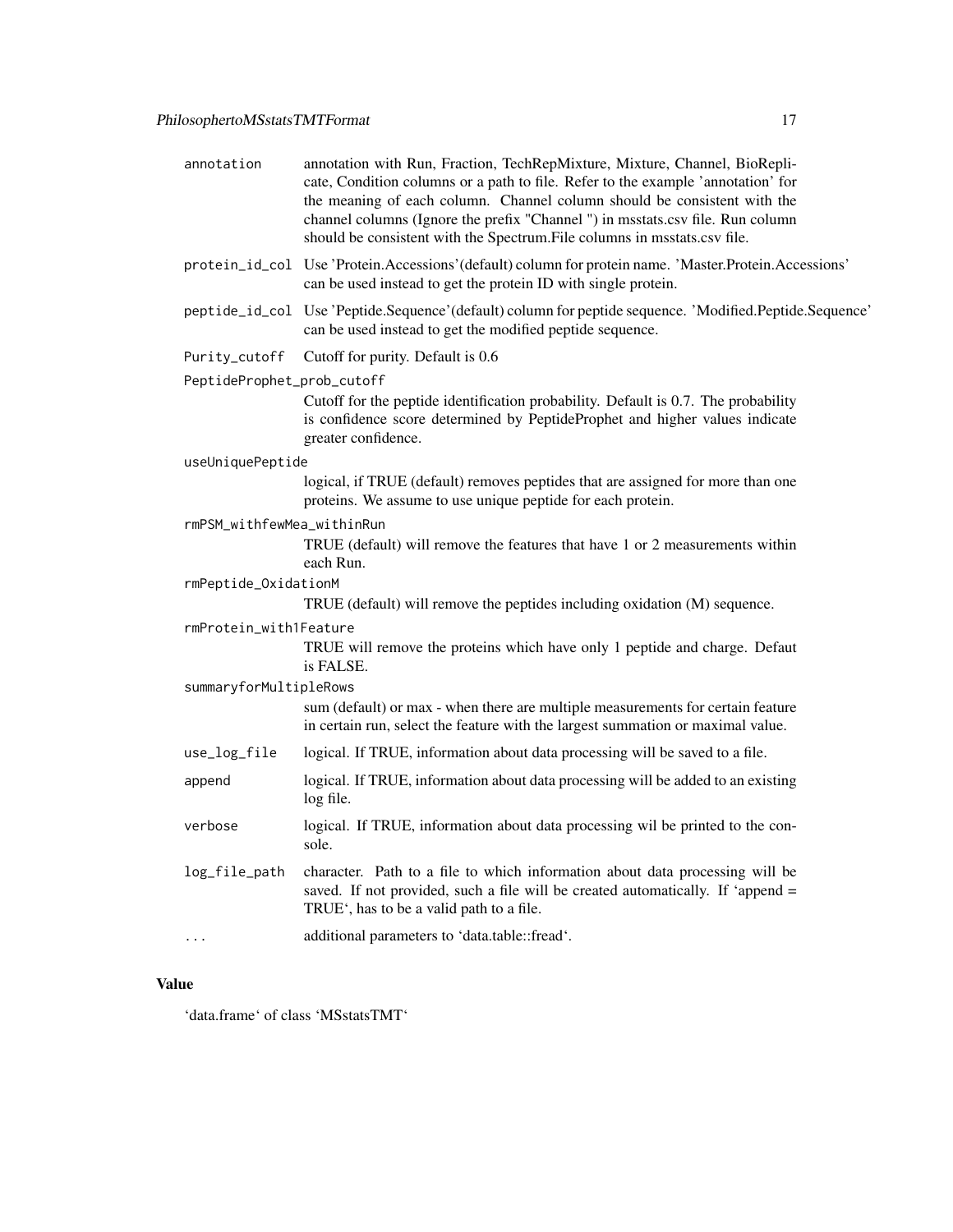<span id="page-17-0"></span>

#### Description

Example of proteinGroup.txt file from MaxQuant, which is identified protein group information file. It is the input for MaxQtoMSstatsTMTFormat function, with evidence.txt and annotation file. It includes identified protein groups for 10 proteins among 15 MS runs with TMT10. The important variables are as follows:

#### Usage

proteinGroups

#### Format

A data frame with 1075 rows and 105 variables.

#### Details

- id
- Protein.IDs
- Only.identified.by.site
- Potential.contaminant
- Reverse

#### Examples

head(proteinGroups)

<span id="page-17-1"></span>proteinSummarization *Summarizing peptide level quantification to protein level quantification*

#### Description

We assume missing values are censored and then impute the missing values. Protein-level summarization from peptide level quantification are performed. After all, global median normalization on peptide level data and normalization between MS runs using reference channels will be implemented.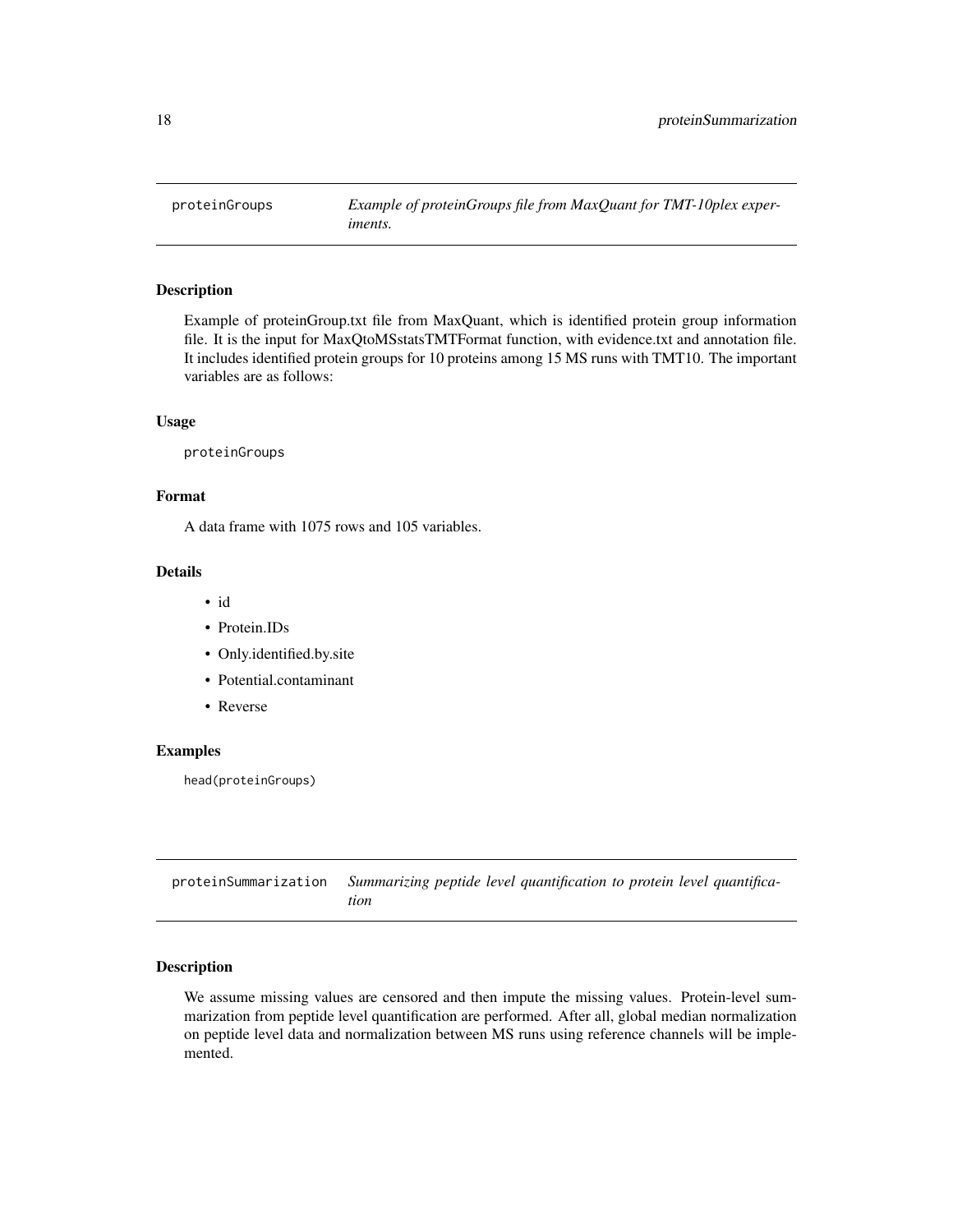proteinSummarization 19

#### Usage

```
proteinSummarization(
  data,
 method = "msstats",
 global_norm = TRUE,
 reference_norm = TRUE,
  remove_norm_channel = TRUE,
  remove_empty_channel = TRUE,
 MBimpute = TRUE,
 maxQuantileforCensored = NULL,
 use_log_file = TRUE,
  append = FALSE,verbose = TRUE,
 log_file_path = NULL,
 msstats_log_path = NULL
\mathcal{L}
```

| data                   | Name of the output of PDtoMSstatsTMTFormat function or peptide-level quan-<br>tified data from other tools. It should have columns ProteinName, PeptideSe-<br>quence, Charge, PSM, Mixture, TechRepMixture, Run, Channel, Condition,                                                                                                                                              |
|------------------------|-----------------------------------------------------------------------------------------------------------------------------------------------------------------------------------------------------------------------------------------------------------------------------------------------------------------------------------------------------------------------------------|
|                        | BioReplicate, Intensity                                                                                                                                                                                                                                                                                                                                                           |
| method                 | Four different summarization methods to protein-level can be performed : "msstats"(default),<br>"MedianPolish", "Median", "LogSum".                                                                                                                                                                                                                                               |
| global_norm            | Global median normalization on peptide level data (equalizing the medians across<br>all the channels and MS runs). Default is TRUE. It will be performed before<br>protein-level summarization.                                                                                                                                                                                   |
|                        | reference_norm Reference channel based normalization between MS runs on protein level data.<br>TRUE(default) needs at least one reference channel in each MS run, annotated<br>by 'Norm' in Condtion column. It will be performed after protein-level summa-<br>rization. FALSE will not perform this normalization step. If data only has one<br>run, then reference_norm=FALSE. |
| remove_norm_channel    |                                                                                                                                                                                                                                                                                                                                                                                   |
|                        | TRUE(default) removes 'Norm' channels from protein level data.                                                                                                                                                                                                                                                                                                                    |
| remove_empty_channel   |                                                                                                                                                                                                                                                                                                                                                                                   |
|                        | TRUE(default) removes 'Empty' channels from protein level data.                                                                                                                                                                                                                                                                                                                   |
| MBimpute               | only for method="msstats". TRUE (default) imputes missing values by Acce-<br>lated failure model. FALSE uses minimum value to impute the missing value<br>for each peptide precursor ion.                                                                                                                                                                                         |
| maxQuantileforCensored |                                                                                                                                                                                                                                                                                                                                                                                   |
|                        | We assume missing values are censored. maxQuantileforCensored is Maximum<br>quantile for deciding censored missing value, for instance, 0.999. Default is<br>Null.                                                                                                                                                                                                                |
| use_log_file           | logical. If TRUE, information about data processing will be saved to a file.                                                                                                                                                                                                                                                                                                      |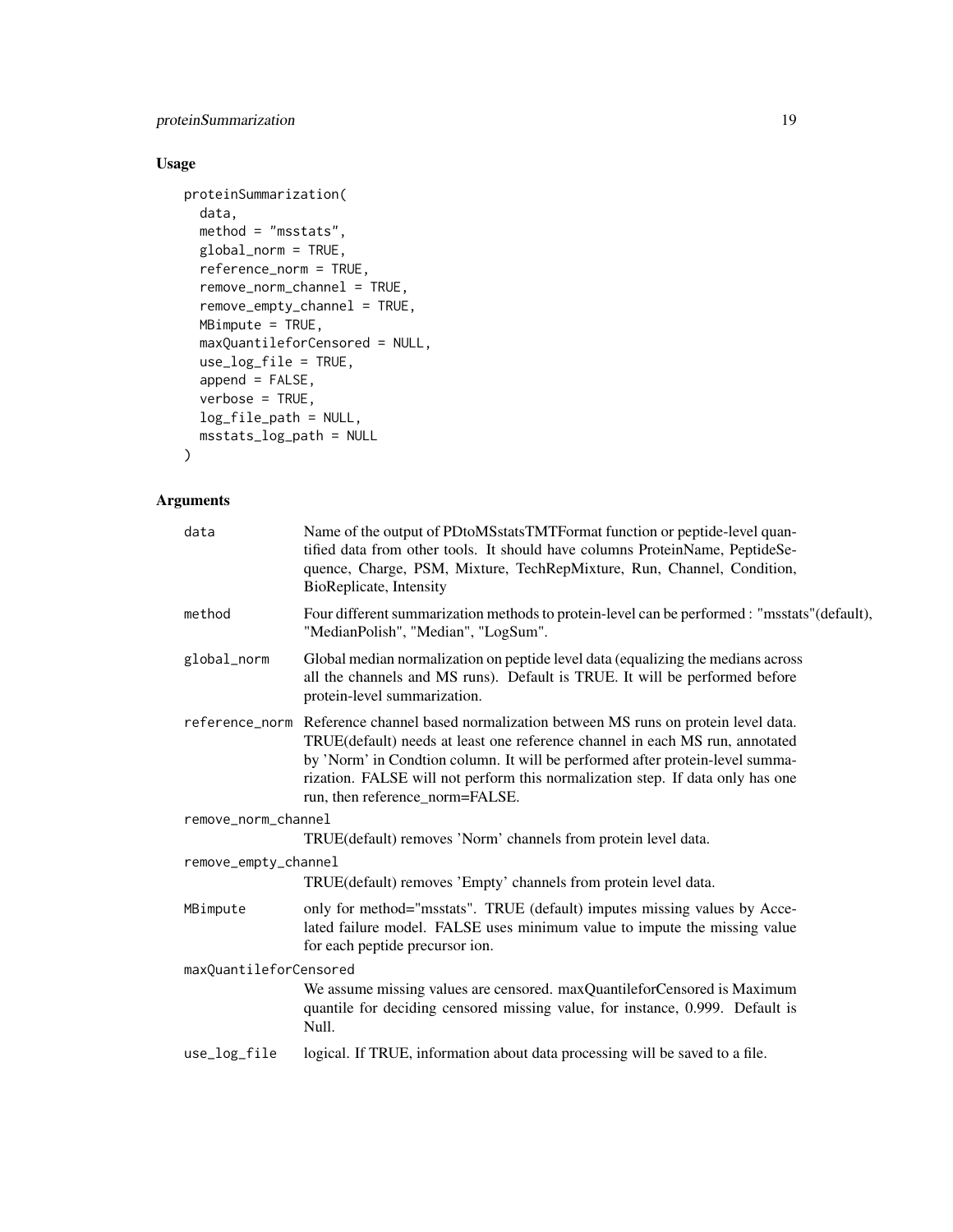<span id="page-19-0"></span>

| append           | logical. If TRUE, information about data processing will be added to an existing<br>log file.                                                                                                               |  |
|------------------|-------------------------------------------------------------------------------------------------------------------------------------------------------------------------------------------------------------|--|
| verbose          | logical. If TRUE, information about data processing wil be printed to the con-<br>sole.                                                                                                                     |  |
| log_file_path    | character. Path to a file to which information about data processing will be<br>saved. If not provided, such a file will be created automatically. If 'append =<br>TRUE', has to be a valid path to a file. |  |
| msstats_log_path |                                                                                                                                                                                                             |  |
|                  | path to a MSstats log file                                                                                                                                                                                  |  |

#### Value

list that consists of two data.frames with feature-level (FeatureLevelData) and protein-level data (ProteinLevelData)

#### Examples

```
data(input.pd)
quant.pd.msstats <- proteinSummarization(input.pd,
                                         method = "msstats",
                                         global_norm = TRUE,
                                         reference_norm = TRUE)
head(quant.pd.msstats$ProteinLevelData)
```
raw.mine *Example of output from SpectroMine for TMT-6plex experiments.*

#### Description

Example of SpectroMine PSM sheet. It is the output of SpectroMine and the input for SpectroMinetoMSstatsTMTFormat function, with annotation file. Annotation file should be made by users. It includes peak intensities for 10 proteins among 12 MS runs with TMT-6plex. The important variables are as follows:

#### Usage

raw.mine

#### Format

A data frame with 170 rows and 28 variables.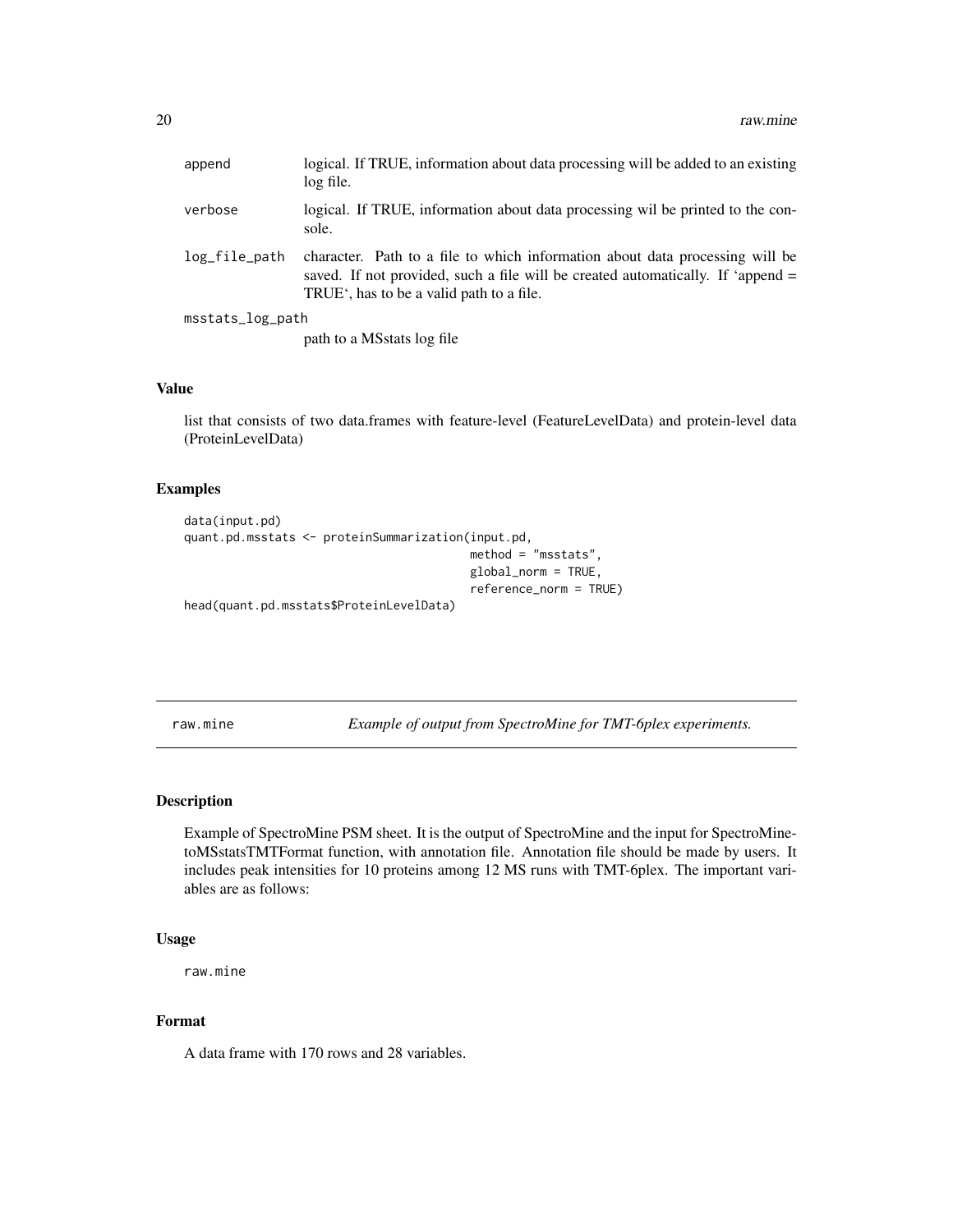#### <span id="page-20-0"></span>raw.om 21

#### Details

- PG.ProteinAccessions
- P.MoleculeID
- PP.Charge
- R.FileName
- PG.QValue
- PSM.Qvalue
- Channels : PSM.TMT6\_126..Raw., ..., PSM.TMT6\_131..Raw.

#### Examples

head(raw.mine)

raw.om *Example of MSstatsTMT report from OpenMS for TMT-10plex experiments.*

#### Description

Example of MSstatsTMT PSM sheet from MaxQuant. It is the input for OpenMStoMSstatsTMT-Format function. It includes peak intensities for 10 proteins among 27 MS runs from three TMT10 mixtures. The important variables are as follows:

#### Usage

raw.om

#### Format

A data frame with 860 rows and 13 variables.

#### Details

- RetentionTime
- ProteinName
- PeptideSequence
- Charge
- Channel
- Condition
- BioReplicate
- Run
- Mixture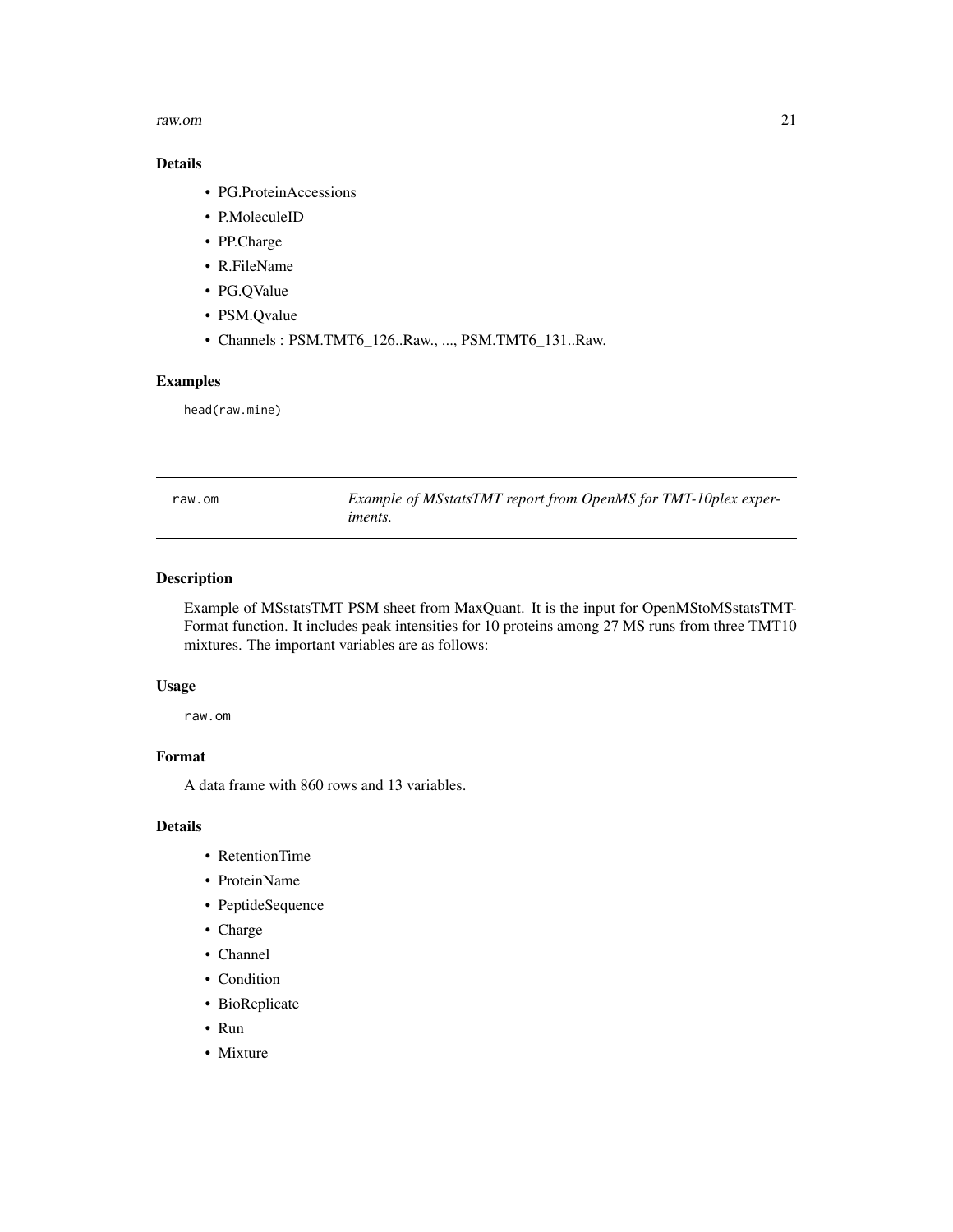- TechRepMixture
- Fraction
- Intensity
- Reference

#### Examples

head(raw.om)

<span id="page-21-1"></span>raw.pd *Example of output from Proteome Discoverer 2.2 for TMT-10plex experiments.*

#### Description

Example of Proteome discover PSM sheet. It is the input for PDtoMSstatsTMTFormat function, with annotation file. Annotation file should be made by users. It includes peak intensities for 10 proteins among 15 MS runs with TMT-10plex. The variables are as follows:

#### Usage

raw.pd

#### Format

A data frame with 2858 rows and 50 variables.

#### Details

- Master.Protein.Accessions
- Protein.Accessions
- Annotated.Sequence
- Charge
- Ions.Score
- Spectrum.File
- Quan.Info
- Channels : 126, ..., 131

#### Examples

head(raw.pd)

<span id="page-21-0"></span>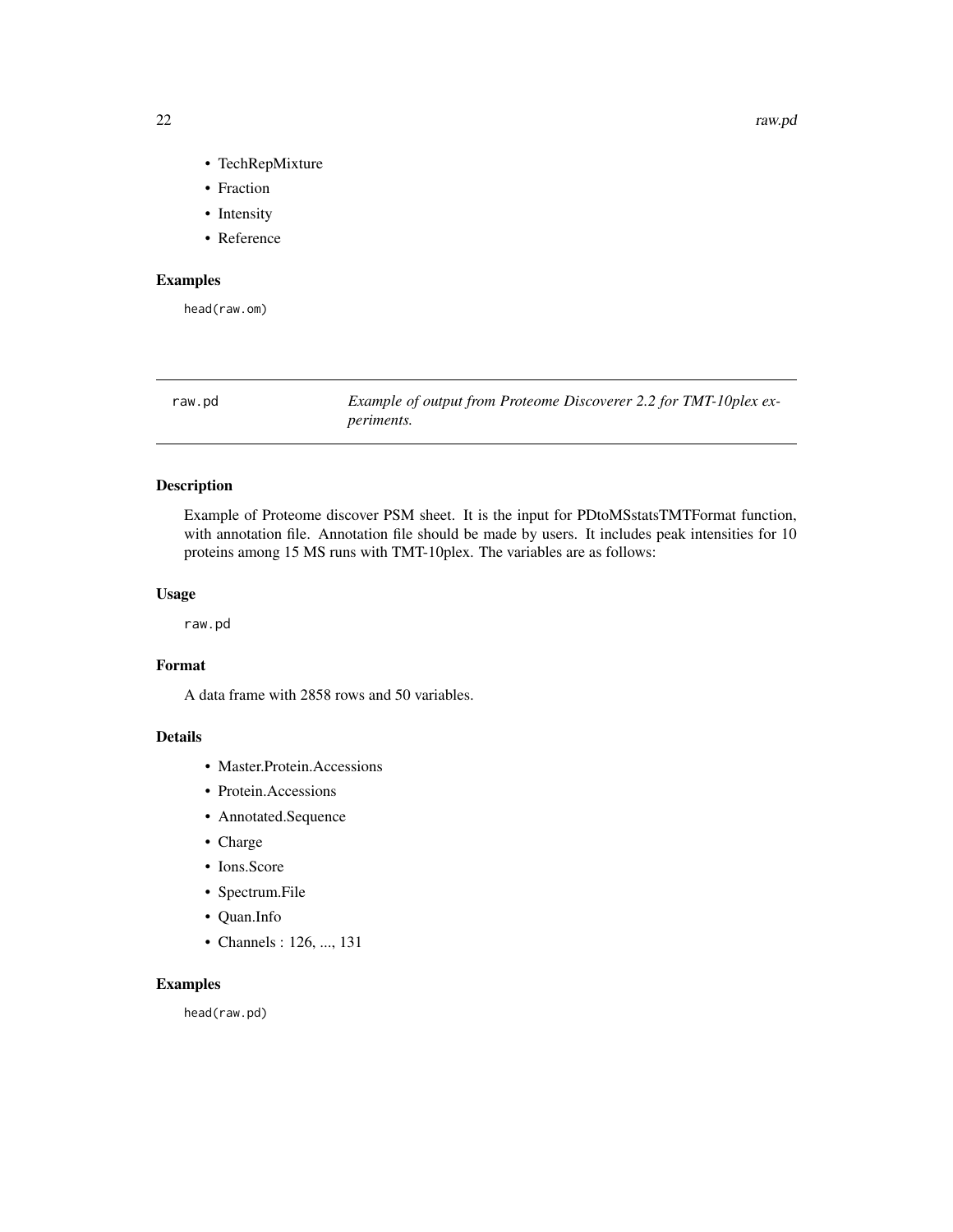<span id="page-22-1"></span><span id="page-22-0"></span>SpectroMinetoMSstatsTMTFormat

*Import data from SpectroMine*

#### Description

Import data from SpectroMine

#### Usage

```
SpectroMinetoMSstatsTMTFormat(
  input,
  annotation,
  filter_with_Qvalue = TRUE,
  qvalue_cutoff = 0.01,
  useUniquePeptide = TRUE,
  rmPSM_withfewMea_withinRun = TRUE,
  rmProtein_with1Feature = FALSE,
  summaryforMultipleRows = sum,
 use_log_file = TRUE,
  append = FALSE,verbose = TRUE,
 log_file_path = NULL,
  ...
\mathcal{L}
```

| input                      | data name of SpectroMine PSM output. Read PSM sheet.                                                                                                                                                                                 |  |
|----------------------------|--------------------------------------------------------------------------------------------------------------------------------------------------------------------------------------------------------------------------------------|--|
| annotation                 | data frame which contains column Run, Fraction, TechRepMixture, Mixture,<br>Channel, BioReplicate, Condition. Refer to the example 'annotation.mine' for<br>the meaning of each column.                                              |  |
| filter_with_Qvalue         |                                                                                                                                                                                                                                      |  |
|                            | TRUE (default) will filter out the intensities that have greater than qualue cutoff<br>in EG. Qvalue column. Those intensities will be replaced with NA and will be<br>considered as censored missing values for imputation purpose. |  |
|                            | qvalue_cutoff Cutoff for EG.Qvalue. default is 0.01.                                                                                                                                                                                 |  |
| useUniquePeptide           |                                                                                                                                                                                                                                      |  |
|                            | TRUE (default) removes peptides that are assigned for more than one proteins.<br>We assume to use unique peptide for each protein.                                                                                                   |  |
| rmPSM_withfewMea_withinRun |                                                                                                                                                                                                                                      |  |
|                            | TRUE (default) will remove the features that have 1 or 2 measurements within<br>each Run.                                                                                                                                            |  |
| rmProtein_with1Feature     |                                                                                                                                                                                                                                      |  |
|                            | TRUE will remove the proteins which have only 1 peptide and charge. Defaut<br>is FALSE.                                                                                                                                              |  |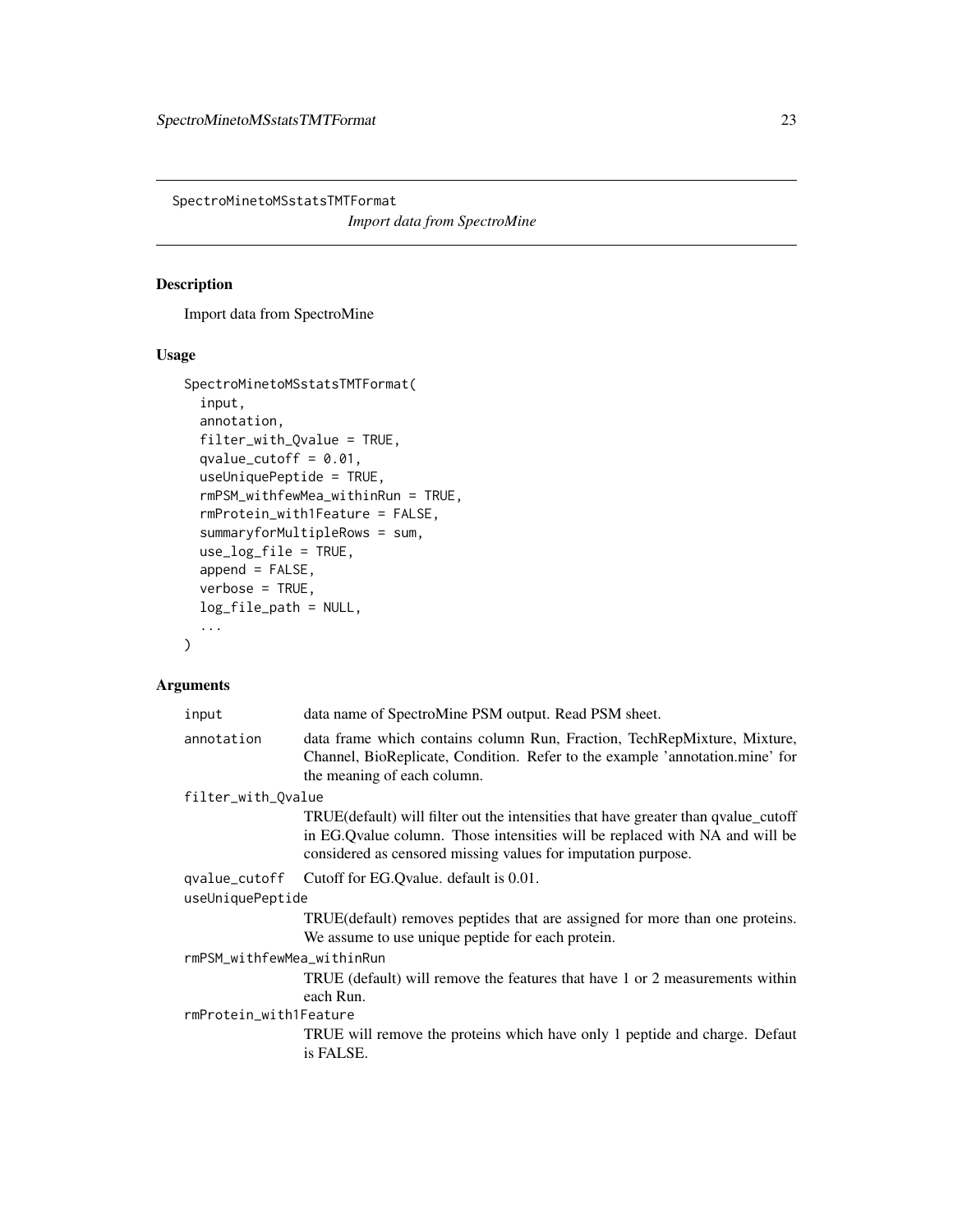#### summaryforMultipleRows

|               | sum (default) or max - when there are multiple measurements for certain feature<br>in certain run, select the feature with the largest summation or maximal value.                                                       |
|---------------|--------------------------------------------------------------------------------------------------------------------------------------------------------------------------------------------------------------------------|
| use_log_file  | logical. If TRUE, information about data processing will be saved to a file.                                                                                                                                             |
| append        | logical. If TRUE, information about data processing will be added to an existing<br>log file.                                                                                                                            |
| verbose       | logical. If TRUE, information about data processing wil be printed to the con-<br>sole.                                                                                                                                  |
| log_file_path | character. Path to a file to which information about data processing will be<br>saved. If not provided, such a file will be created automatically. If 'append =<br>TRUE <sup>*</sup> , has to be a valid path to a file. |
| $\ddots$      | additional parameters to 'data.table::fread'.                                                                                                                                                                            |

#### Value

'data.frame' of class 'MSstatsTMT'

#### Examples

```
head(raw.mine)
head(annotation.mine)
input.mine <- SpectroMinetoMSstatsTMTFormat(raw.mine, annotation.mine)
head(input.mine)
```